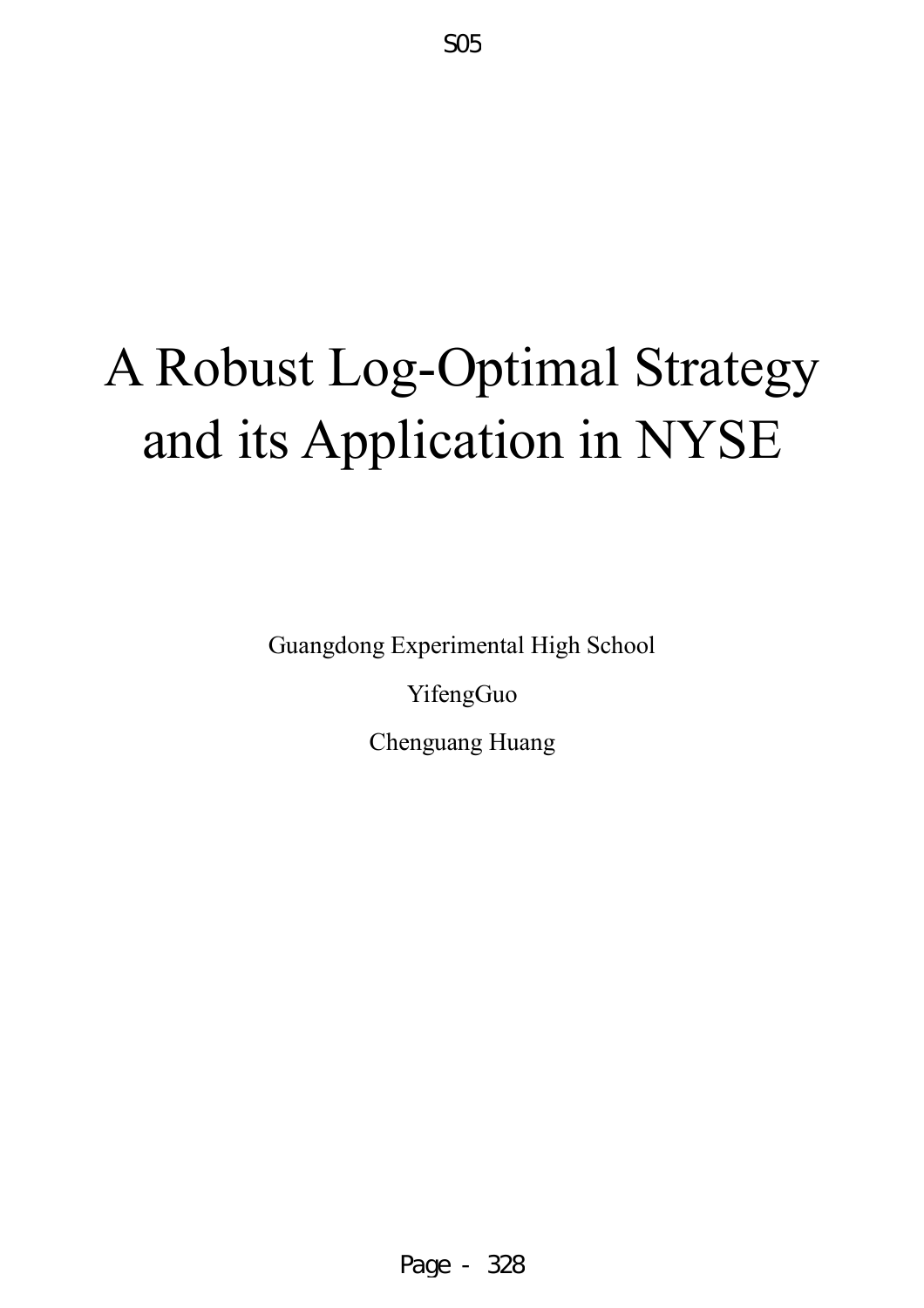# **摘要**

在赌博与资产配置问题中,对数最优策略最大化的并不是整个资产,而是对数收益率的 期望。相对于其他策略,这个策略在理论上具有长期的优越性。它另外一个显著的优点是能 够实时反映市场的动态信息,从而使对数收益率得到增长。我们采用简单的方式证明了这些 性质。此外,我们考虑如何把对数最优策略应用到资产配置的问题中。因为收益的分布函数 在实际问题中一般是未知的,因此需要通过历史数据去估计。估计误差会影响到资产配置的 效果,从而犹如"蝴蝶效应"一样对资产配置造成毁灭性的灾难。因此,如何在对数最优策 略中克服"蝴蝶效应"是一个很重要的问题。我们根据收益效用得到了一个新的对数最优策 略,这个策略是对数收益率期望的二阶近似。我们证明了收益效用的偏差上界能够被投资组 合的l,范数和协方差矩阵估计偏差的l。范数所控制。这说明了我们提出的策略是稳健的。我 们将新策略应用到 NYSE 数据中,模拟结果表明了新策略使收益有很大的提高。 关键词:资产配置效用值、资产增长对数速率、对数最优策略、稳健、资产配置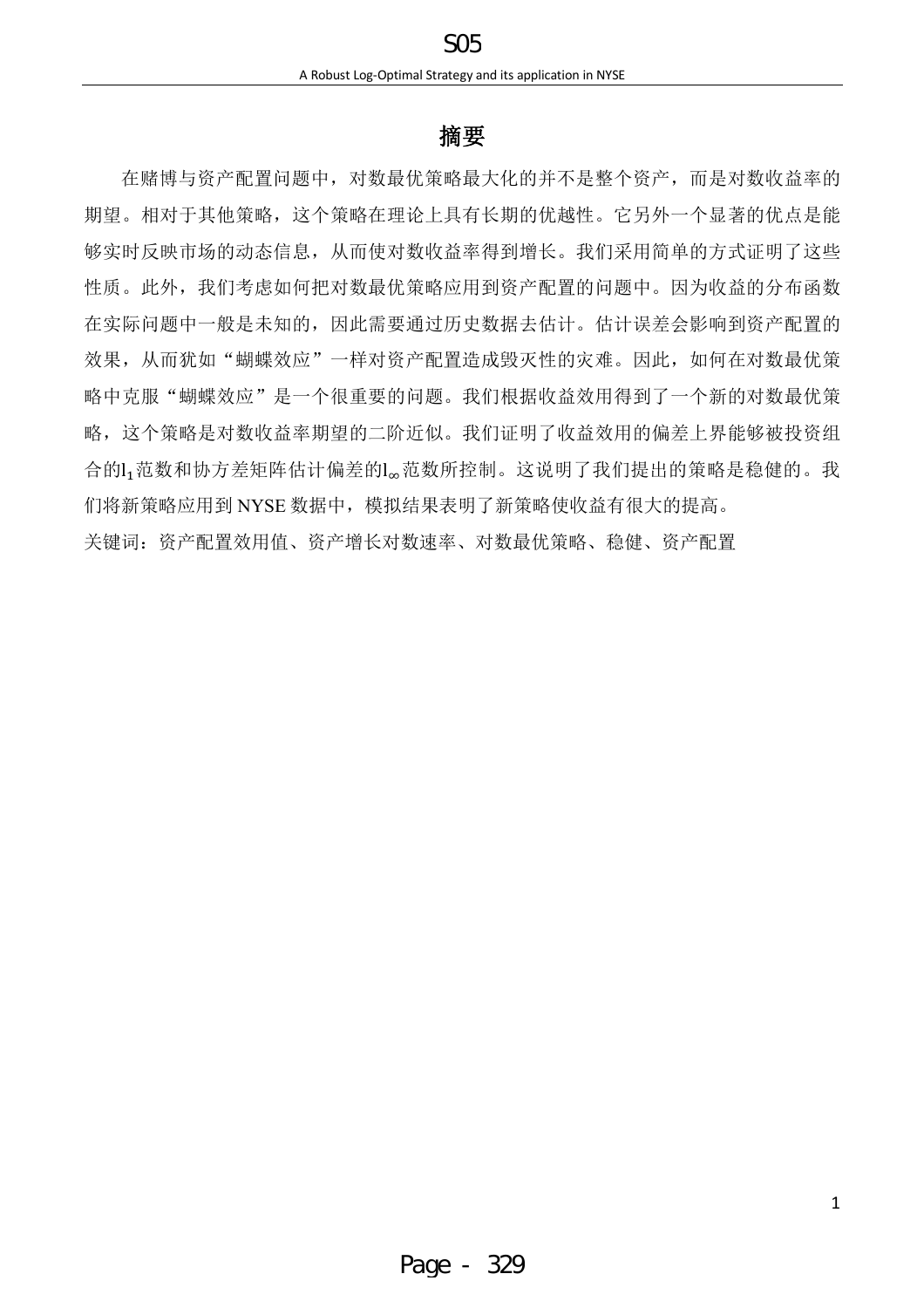# **Abstract**

The log-optimal strategy in gambling and asset allocation problem attempts to maximize the expectation of the logarithmic rate of return but not the gross wealth itself. This strategy has been shown to have long termsuperiority overother strategies in theory. Another remarkable virtue is it allows updating the real-time market information quickly which could increase of the logarithmic rate of return. We will prove these properties ourselves in a simple way. We further consider how to do asset allocation by applying the log-optimal strategy in practice. The distribution function of the returns is usually unknown and need to be estimated from the history in a real world. The estimation error will affect the asset allocation directly, but such effect mayresult in a "butterfly effect" which could bring an investment disaster. Therefore, it is an important issue to answer whether there is logoptimal strategy resisted "butterfly effect". We develop a new log-optimal strategy based on the allocation utility which is a quadratic approximation to the expectation of the logarithmic rate of return. We show that the upper bound of the allocation utility deviation can be controlled by the  $l_1$ norm of portfolio and  $l_{\infty}$ -norm of the bias of variance matrix estimator. This turns out that our proposed strategy is robust. We apply our strategy for NYSE data. The results showed that our strategy has high performance in return.

Keyword: allocation utility, logarithmic rate of return, log-optimal strategy, robustness, asset allocation.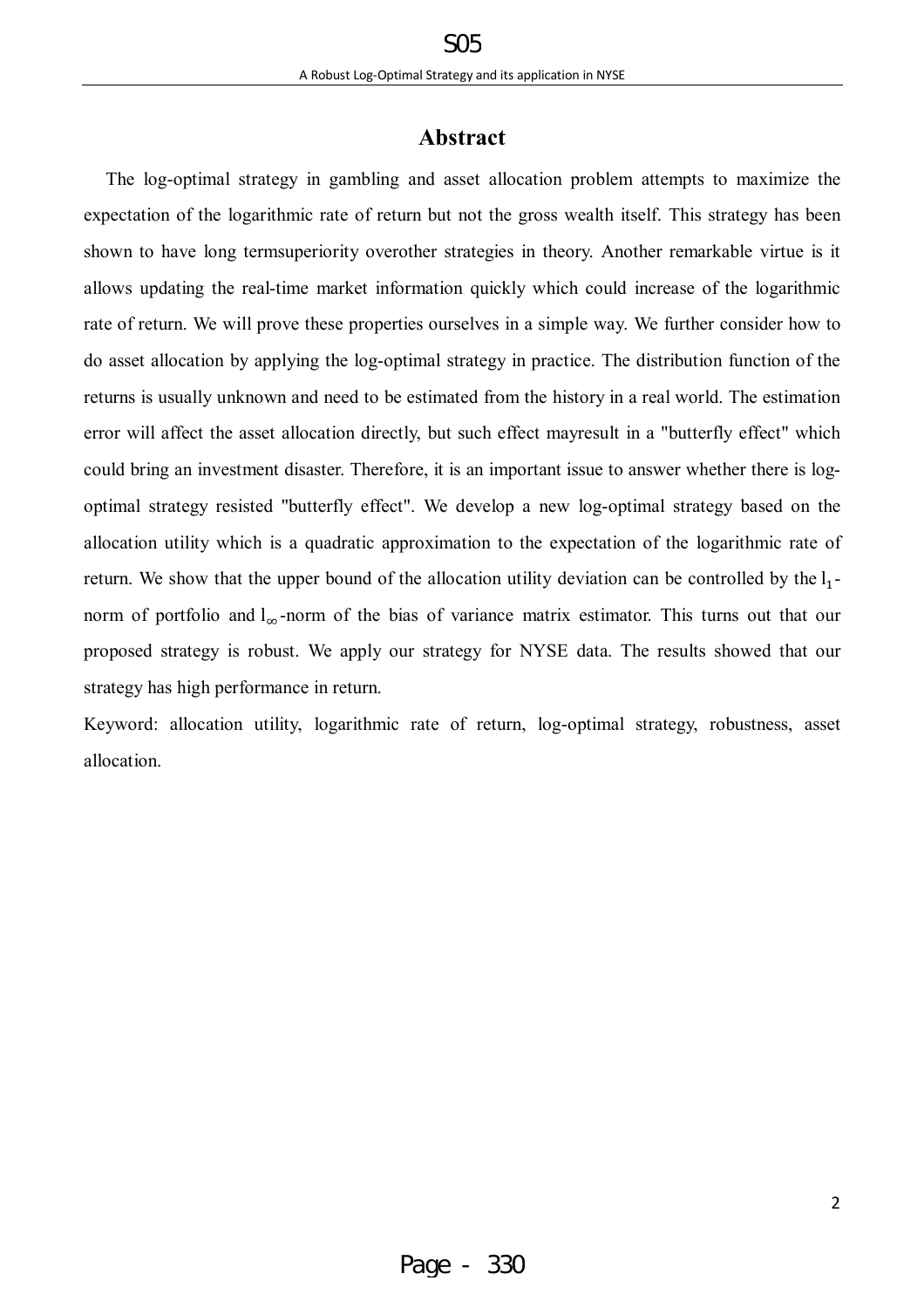# **1 Introduction**

In investment portfolio, asset allocation is a primary strategy that aims to balance risk and reward by apportioning a portfolio's assets according to an individual's goals, risk tolerance and investment horizon <sup>[6]</sup>. The log-optimal strategy as one of well-known asset allocation methods attemptsto maximizethe expectation of the logarithmic rate of return but not the capital itself. This strategy has been shown to have long-termsuperiority overother strategies in theory and allows updatingthe realtime market information quickly which could increase the logarithmic rate of return. In practice, the distribution function of returnsis usually unknown and need to be estimated from the history. The attendant estimation error will affect the asset allocation directly, but we expect that the reasonably small error could not affect the allocation tempestuously, in other words,we want to avoid "butterfly effect" which could bring an investment disaster. To take this concern into consideration,we will develop a proper robustlog-optimal strategywhich is not only gain reasonable return but also resist"butterfly effect".

Due to the common ground between investment and gamble:the randomness of return, we introduce fundamental concepts and properties of the log-optimal strategy by beginning with classic gambling capital allocation problem.

#### **1.1 Classic gambling capital allocation problem**

Suppose a gambler uses a part of his capital ineach game. His returnwill doublewhen he wins or vanishes when he loses.If the games are consecutive and the probability of winning keeps the same in each game, then denote this probability of winning by p, and let  $p \in [0.5,1)$ . We are looking fora strategy to maximize the capital after severalconsecutivegames. Throughout the paper,the return is defined as the ratio of the final capital (price) to the initialcapital (price)over the overall period, which is different from the usualdefinition of the return.

Analysis: In an ideal condition, there is no floor limits on bets. The gambler cannot changethe gambling rule but can distribute different bets in different games.Suppose the initial capital of the gambler is $X_0$ . We consider two extreme cases:

1) If the gambler uses up all of the capitalin each game, then the capital will become  $p^n X_0$  after *n* games. Note that the limit of the rate of return:  $\lim_{n\to\infty} p^n = 0$  for  $p \in [0.5,1)$ , the capital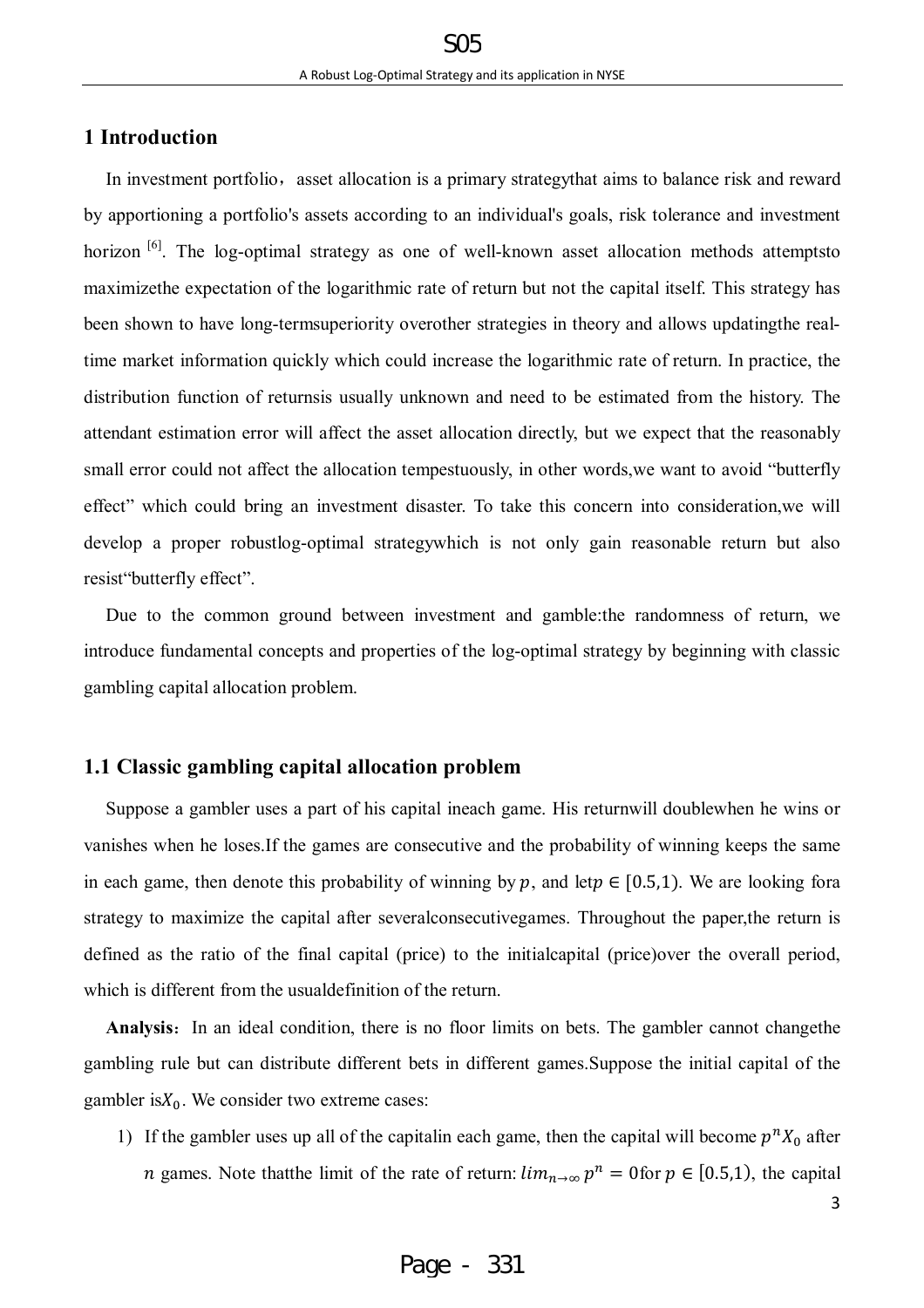goes to zero after infinite games.

2) If the gambler bets nothing in each game,the return is always 1, there will be no space to increase the capital.

Hence, in order to get the maximallogarithmic rate of return and avoid the bankrupt,the optimal betproportion of the capital in each game must be in [0,1)and the same if the probability of winning is the same in each game. Wedenote this proportion byb.

Supposethe gambler winsS times and loses  $n -$ Stimes in an  $n$ -game gambling, then the capital after *n* gamesis $X_n = X_0(1 + b)^s (1 - b)^{n - s}$ .

Let  $r_n(b)$  to bethe logarithmic rate of return, the average of the logarithmic returns,

$$
r_n(b) = \frac{1}{n} \left[ \log \left( \frac{X_1}{X_0} \right) + \dots + \log \left( \frac{X_n}{X_{n-1}} \right) \right]
$$

$$
= \log \left( \frac{X_n}{X_0} \right)^{\frac{1}{n}} = \frac{s}{n} \log(1+b) + \frac{n-s}{n} \log(1-b).
$$

It actually assesses the capital exponent growth rate and its expectation is

$$
r(b) = E\left[log\left(\frac{X_n}{X_0}\right)^{\frac{1}{n}}\right] = E\left[\frac{s}{n}log(1+b) + \frac{n-s}{n}log(1-b)\right]
$$
  
=  $p log(1+b) + (1-p) log(1-b)$ ,

which does not depend on  $n$ , the game number. To maximize the expectation with respect to  $b$ ,

$$
r'(b) = \frac{p}{1+b} - \frac{1-p}{1-b} = \frac{2p-1-b}{(1+b)(1-b)} = 0.
$$

We get the solution  $b = 2p - 1 \in [0,1)$ . Because  $r''(b) = \frac{-p}{(1+b)^2}$  $\frac{-p}{(1+b)^2} - \frac{1-p}{(1-b)}$  $\frac{1-p}{(1-b)^2}$  < 0,  $r(2p-1)$  =  $log 2 + p log p + (1 - p) log (1 - p)$  is the maximumof the expectation in [0, 1). When  $p = 1$ , it corresponds to a bet which the gamblerwon't fail. Thus, betting all the money in each game is the

best strategy.

In addition, if the condition that  $p \in [0.5,1]$  doesn't hold, the optimal b is negative. It means that to sell short the *b* proportion of the capital can increase the capital if it allows. A gambler usually cannot oversell in aclassicgame, but an investor can do it in many financial markets. So we can only reach the optimal growth ratefor  $b = 0$  here.

Through this simple example, we can find that only one fixed optimal bet proportion maximize the expected value of the logarithmic rate of return in a classic gambling with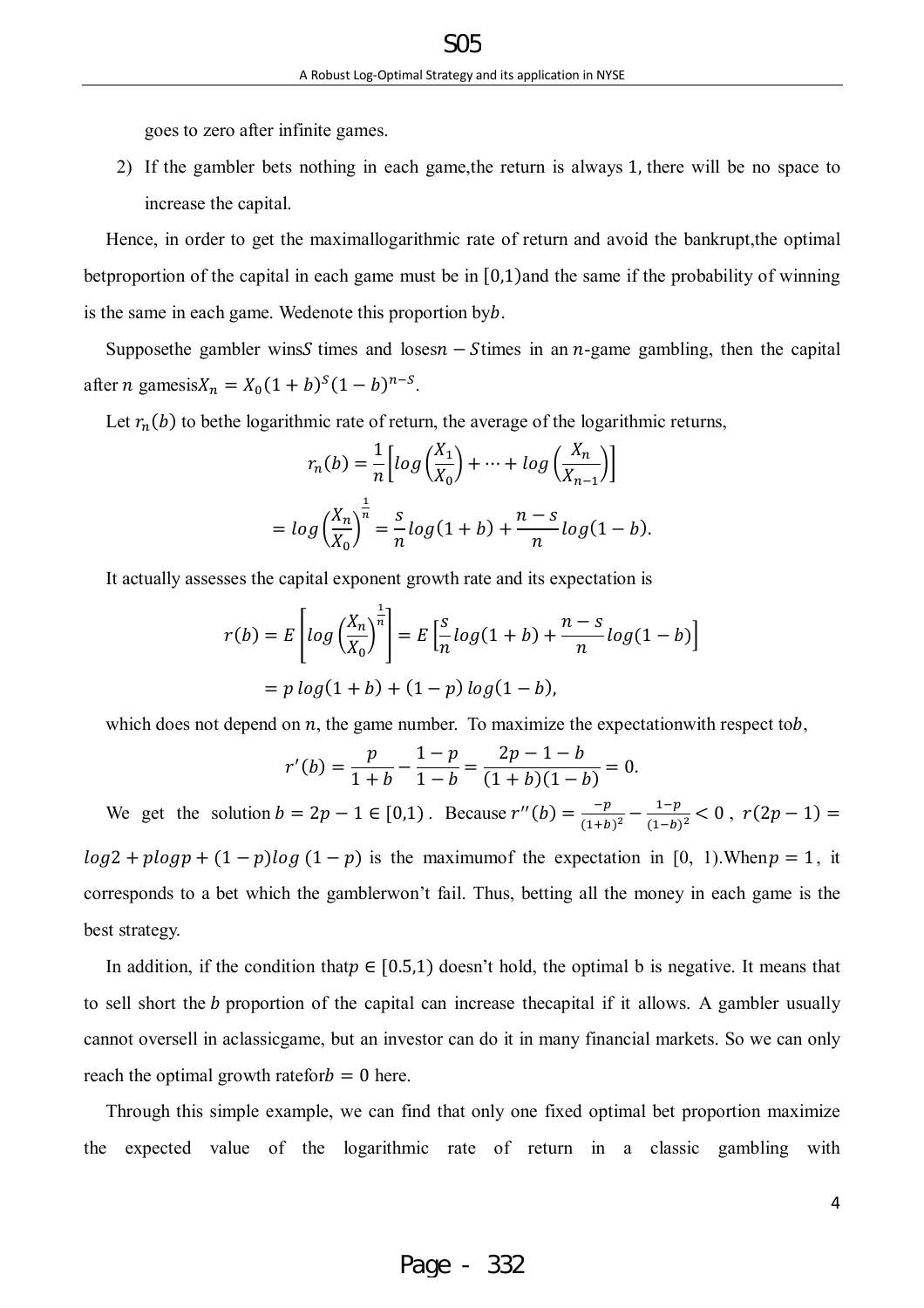unchangeableprobabilityof winning.

## **1.2 Extension to multivariate assets**

We will consider the possible extension of the concepts to multivariate assets from a single capital in last subsection. We meet many multivariate assets in real life. For instance, one may hold several stocks in a stock market, the values ofthose stocksarea kind of multivariate assets.Asset allocation is one of common investment managementsfor multivariate assets by creating an asset mix that will optimize a certain object function. The object function is often the trade-off between expected risk and return for a long-term investment horizon, but ours is different in that this function is the expectation of the logarithmic rate of return as we illustrated in the classic gambling capital allocation problem. Specially, supposethe d-dim vector  $\mathbf{X} = (X_1, X_2, ..., X_d)^T$  represents theasset returns in a single period, its distributionfunctionis $F$ , and denote the asset allocation vector or portfolioby  $\mathbf{b} = (b_1, b_2, ..., b_d)^T$ . The expectation of the logarithmic rate of return is defined as

$$
r_X(\mathbf{b}) = Elog(\mathbf{b}^T X) = \int log(\mathbf{b}^T x) dF(x).
$$

The optimal portfolio $b_x^*$  in some feasible region *B* which constrains **b** is

$$
\boldsymbol{b}_X^* = \underset{\boldsymbol{b}\in B}{argmax} \, r_X(\boldsymbol{b}).
$$

If the distribution of returnsis i.i.d. (independent identically distributed) over periods, then optimal portfoliowhich maximizes the expectationofthe logarithmic rate of returnis fixed in each period. We thus called this approach to asset allocationthe log-optimal strategy for convenience.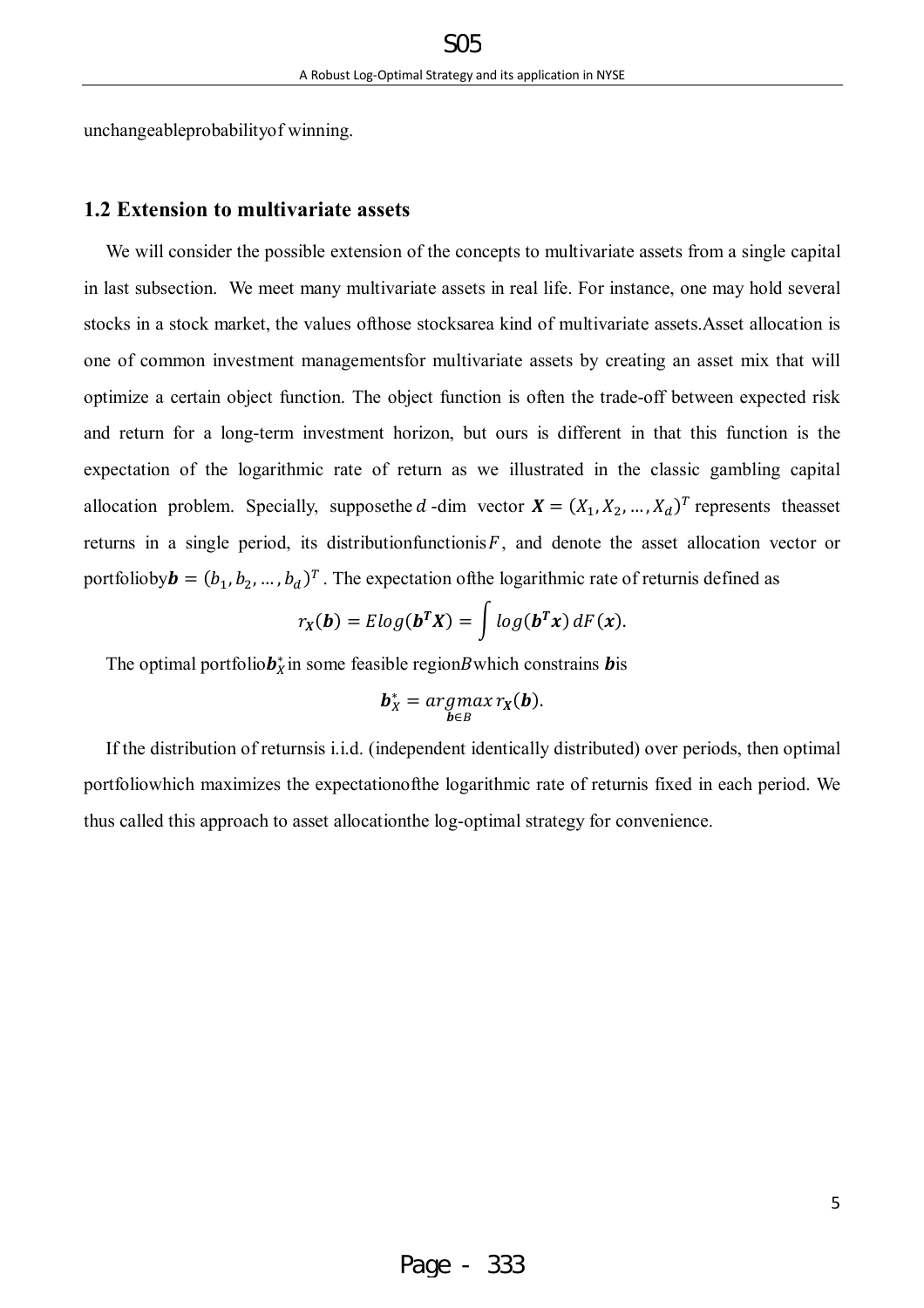# **2 Information'sbenefit**

Some market information may help to predict the future profits and also affect the asset allocationdirectly. We will investigate the effect of informationon the log-optimal strategy in this section. When new information comes in each period, thei.i.d. assumption of the distribution will be broken up, but it also brings benefit: it will increase the expectation ofthe optimal logarithmic rate of return in general.

Denotethe information by Y and the conditional distribution of X given  $Y = y$  by  $F(X|Y = y)$  at certain time point. Let  $b_{X|Y}^{*T}$  to be the optimal portfoliosuch that

$$
\boldsymbol{b}_{X|Y}^{*T} = \underset{\boldsymbol{b}\in B}{argmax} r_{X|Y}(\boldsymbol{b}) = \underset{\boldsymbol{b}\in B}{argmax} \int log(\boldsymbol{b}^T\boldsymbol{x}) dF(\boldsymbol{x}|Y=\boldsymbol{y}).
$$

The increment of the expectation of the growth rate is defined as

$$
\Delta V_Y = r_{X|Y}(\boldsymbol{b}_{X|Y}^{*T}\boldsymbol{x}) - r_{X|Y}(\boldsymbol{b}_X^{*T}\boldsymbol{x}).
$$

According to the definition of  $b_{X|Y}^{*T}$ , we know  $\Delta V_Y \ge 0$ , which explains that theoretically the information Y will not decrease theexpectation of theoptimal logarithmic rate of return. The result is summarized in the following theorem.

**Theorem 2.1** $\Delta V_Y$  has an upper bound.

We prove two lemmas first.

**Lemma2.1.1** 
$$
E(log (\varphi(X))) \le log (E(\varphi(X)))
$$
,  $\forall$  r. v.  $X \ge 0$ ,  $\varphi(X) > 0$ .

**Proof:**Sincethe logarithm function satisfies

$$
log(\lambda x_1 + (1 - \lambda)x_2) \ge \lambda log(x_1) + (1 - \lambda) log(x_2), \lambda \in [0,1],
$$

it is a concave function.

Let
$$
\lambda = \frac{x_2 - x}{x_2 - x_1}
$$
, when  $x \in [x_1, x_2]$ 

We have 
$$
log(x) \ge \frac{x_2 - x}{x_2 - x_1} log(x_1) + \frac{x - x_1}{x_2 - x_1} log(x_2)
$$

The inequality equivalences

$$
\frac{1}{x - x_1} [log(x) - log(x_1)] \ge \frac{1}{x_2 - x_1} [log(x_2) - log(x_1)].
$$

Let  $x \to x_1$ , we have

6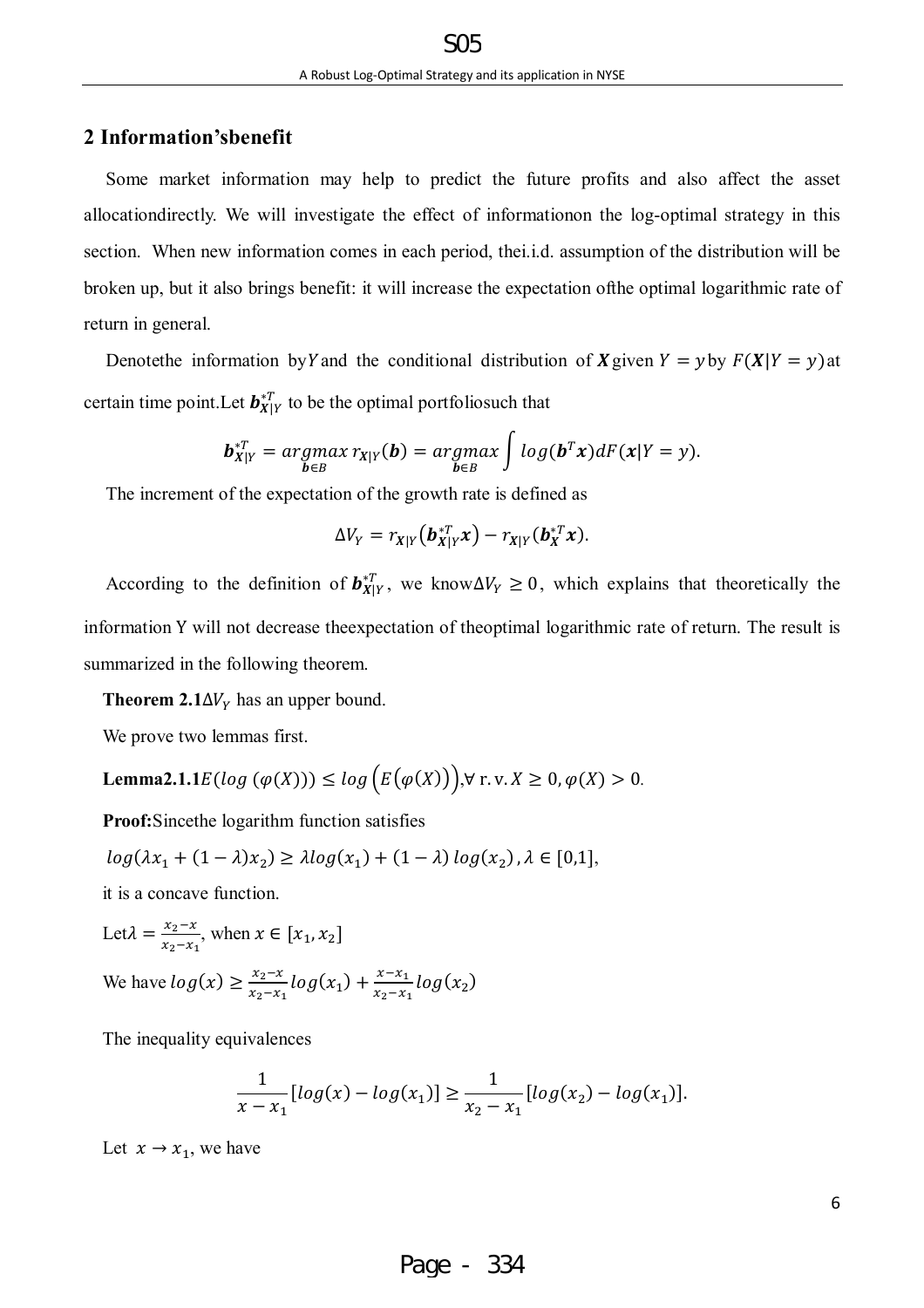$$
(x_2 - x_1) \log'(x_1) \geq [\log(x_2) - \log(x_1)].
$$

Let

$$
x_0 = \sum_{i=1}^m \lambda_i x_i, \text{ when } \sum_{i=1}^m \lambda_i = 1, \ \lambda_i > 0.
$$

For eachi, we have

$$
\lambda_i(x_i - x_0) \log'(x_0) \ge \lambda_i[\log(x_i) - \log(x_0)].
$$

Thus

$$
\sum_{i=1}^m \lambda_i (x_i - x_0) \log'(x_0) \ge \sum_{i=1}^m \lambda_i [\log(x_i) - \log(x_0)],
$$

that is

$$
log\left(\sum_{i=1}^m \lambda_i x_i\right) \ge \sum_{i=1}^m \lambda_i log(x_i).
$$

Since

$$
E\big(log(\varphi(X))\big) = \int log(\varphi(x)) dF(x)
$$
  
=  $lim_{n \to \infty} \sum_{k=1}^{\infty} log(\varphi(x_k)) \big(F\left(\frac{k}{n}\right) - F\left(\frac{k-1}{n}\right)\big),$   
 $log\big(E(\varphi(X))\big) = log\big(\int \varphi(x) dF(x)\big)$   
=  $log (lim_{n \to \infty} \sum_{k=1}^{\infty} \varphi(x_k) \bigg(F\left(\frac{k}{n}\right) - F\left(\frac{k-1}{n}\right)\bigg),$ 

and the logarithm function is continuous. Thus, let

$$
\lambda_k = F\left(\frac{k}{n}\right) - F\left(\frac{k-1}{n}\right), \ \ m \to \infty,
$$

weget

$$
\int \log(\varphi(x)) dF(x) \leq \log(\int \varphi(x) dF(x)),
$$

that is

$$
E\big( \log \big( \varphi(X) \big) \big) \leq \log \big( E\big( \varphi(X) \big) \big).
$$

**Lemma 2.1.2** If  $b^*$  is the optimal portfolioand  $E \frac{b^T X}{b^* T x}$  $\frac{b^T X}{b^{*T} X}$  exists, we have  $E \frac{b^T X}{b^{*T} X}$  $\frac{b}{b^{*T}x} \le 1$ , for any other portfoliob.

7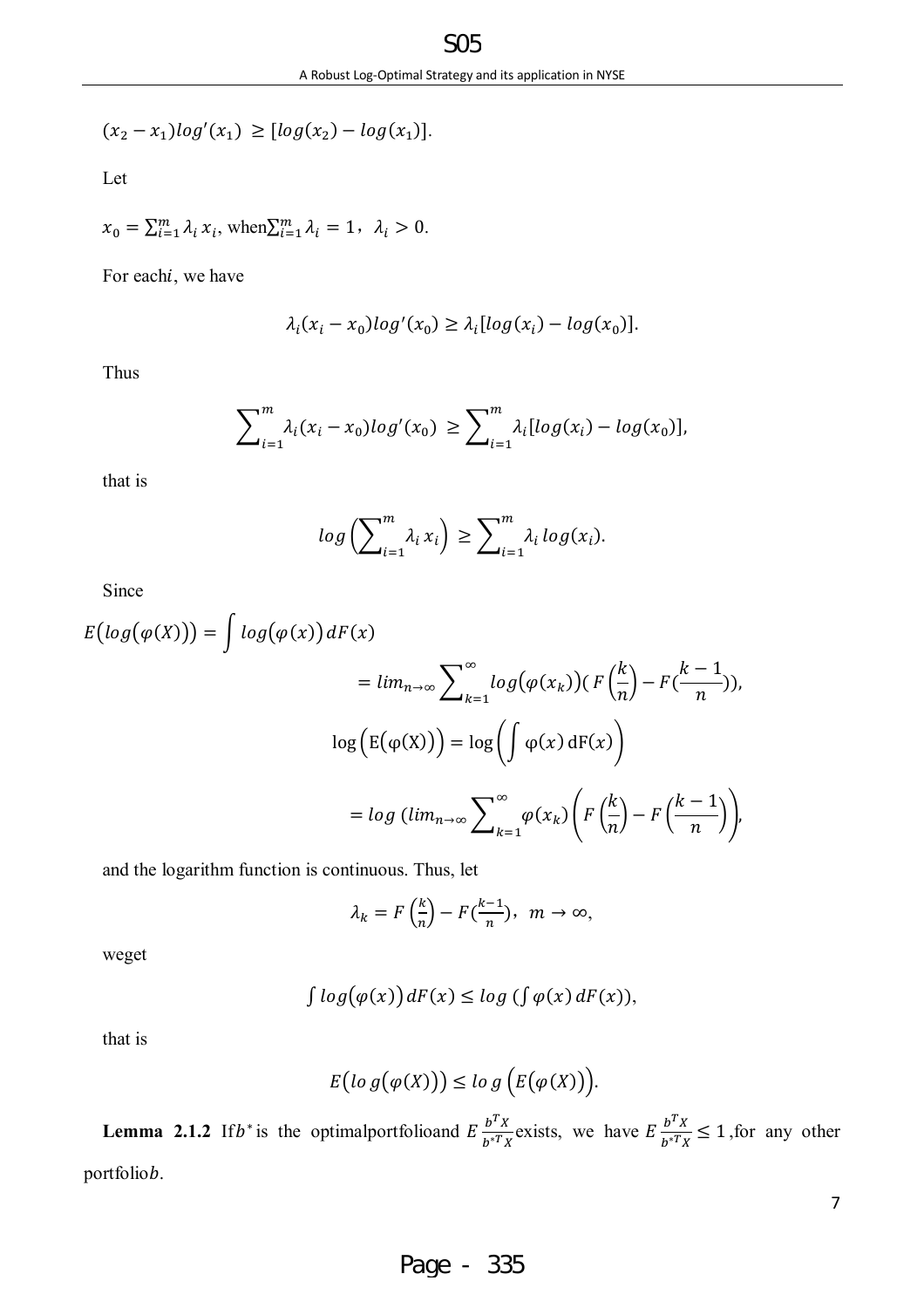**Proof:**Let

$$
W(b_{\lambda}, F) = \int \log(b_{\lambda}^{T} x) dF(x), b_{\lambda} = \lambda b + (1 - \lambda) b^{*}
$$

where *b* is other portfolio. When $\lambda=0$ , we have  $b_0 = b^*$ . According to the definition we have the greatest value

$$
W(b_0, F) = W(b^*, F) = \max_{\boldsymbol{b} \in A} \int \log(\boldsymbol{b}^T \boldsymbol{x}) dF(\boldsymbol{x}).
$$

That is  $W(b_0, F) \ge W(b_k, F)$ ,  $k \in [0,1]$ . By the definition of derivative, we know when  $\lambda \to 0_+$ , there is  $\frac{dW(b_\lambda, F)}{d\lambda} \leq 0$ 

That is to say,

$$
\lim_{\lambda \to 0_{+}} \frac{dW(b_{\lambda}, F)}{d\lambda} = \lim_{\lambda \to 0_{+}} \frac{1}{\lambda} [W(b_{\lambda}, F) - W(b_{0}, F)]
$$
  
\n
$$
= \lim_{\lambda \to 0_{+}} \frac{1}{\lambda} [E(log(\lambda b^{T}X + (1 - \lambda)b^{*T}X)) - E(log(b^{*T}X))]
$$
  
\n
$$
= E\left(\lim_{\lambda \to 0_{+}} \frac{1}{\lambda} log\left(\lambda \frac{b^{T}X}{b^{*T}X} + 1 - \lambda\right)\right) \qquad (*)
$$
  
\n
$$
= E\left(\lim_{\lambda \to 0_{+}} \frac{1}{\lambda} log\left(1 + \lambda \left(\frac{b^{T}X}{b^{*T}X} - 1\right)\right)\right)
$$
  
\n
$$
= E\left(\frac{b^{T}X}{b^{*T}X} - 1\right) (**)
$$
  
\n
$$
\leq 0.
$$

The equality(∗) can be referred to dominated convergence theorem in [5] and the equality(∗∗)is due to theL'Hospital's rule

$$
\lim_{x\to 0} \log(1+c*x)/x=c,
$$

where  $c = (\frac{b^T X}{b^T V})$  $\frac{\partial^2 X}{\partial x^*} - 1$ . Thus  $E \frac{b^T X}{b^T X}$  $\frac{v}{b^{*T}x} \leq 1.$ 

## **The proof of Theorem 2.1:**

$$
\Delta V_Y = r_{X|Y}(\boldsymbol{b}_{X|Y}^{*T}\boldsymbol{x}) - r_{X|Y}(\boldsymbol{b}_X^{*T}\boldsymbol{x})
$$

$$
= \int \log(\boldsymbol{b}_{X|Y}^{*T}\boldsymbol{x})dF(\boldsymbol{x}|Y=y) - \int \log(\boldsymbol{b}_X^{*T}\boldsymbol{x})dF(\boldsymbol{x}|Y=y)
$$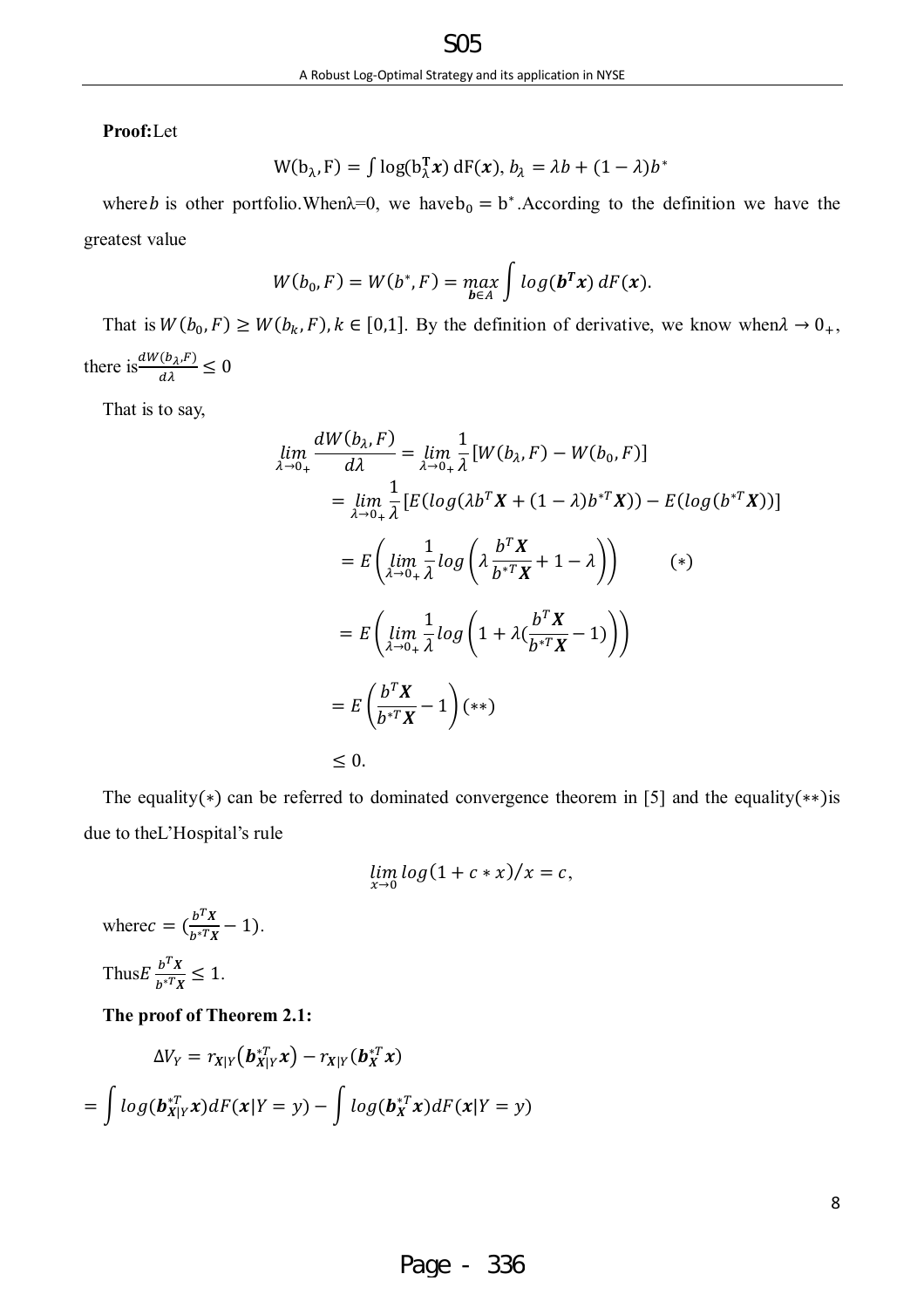݈݃ න = |ࢄ࢈ ࢞ ்∗ ࢄ࢈ ்࢞∗ (ݕ = ܻ|࢞)ܨ݀ ) ݈݃ න= |ࢄ࢈ ࢞ ்∗ ࢄ࢈ ்࢞∗ (࢞)݂ (࢞)ୀ௬|ࢄ݂ ݈݃ න +) ݕ = ܻ|࢞)ܨ݀( (࢞)ୀ௬|ࢄ݂ (࢞)݂ (ݕ = ܻ|࢞)ܨ݀ ) ݈݃ න= |ࢄ࢈ ࢞ ்∗ ࢄ࢈ ்࢞∗ (࢞)݂ (࢞)ୀ௬|ࢄ݂ ݈݃(࢞)ୀ௬|ࢄ݂ න +) ݕ = ܻ|࢞)ܨ݀( (࢞)ୀ௬|ࢄ݂ ࢞݀ (࢞)݂ න ݈݃ ≥ |ࢄ࢈ ࢞ ்∗ ࢄ࢈ ்࢞∗ (࢞)݂ (࢞)ୀ௬|ࢄ݂ ݈݃(࢞)ୀ௬|ࢄ݂ න +) ݕ = ܻ|࢞)ܨ݀ (࢞)ୀ௬|ࢄ݂ (࢞)݂ ࢞݀ (݈݁݉݉ܽ 2.1.1)

$$
= log \int f_{X|Y=y}(x) \frac{\mathbf{b}_{X|Y}^{*T} x}{\mathbf{b}_{X}^{*T} x} \frac{f(x)}{f_{X|Y=y}(x)} dx + \int f_{X|Y=y}(x) log \frac{f_{X|Y=y}(x)}{f(x)} dx
$$
  
\n
$$
= log \int \frac{\mathbf{b}_{X|Y}^{*T} x}{\mathbf{b}_{X}^{*T} x} dF(x) + \int f_{X|Y=y}(x) log \frac{f_{X|Y=y}(x)}{f(x)} dx
$$
  
\n
$$
\le log 1 + \int f_{X|Y=y}(x) log \frac{f_{X|Y=y}(x)}{f(x)} dx (lemma 2.1.2)
$$
  
\n
$$
= \int f_{X|Y=y}(x) log \frac{f_{X|Y=y}(x)}{f(x)} dx.
$$

Furthermore, we define  $\Delta V = E(\Delta V_Y)$ , the expectation of the increment  $\Delta V_Y$  with respect to Y, then  $\Delta V$ also has an upper bound. Denote by $G(H)$  the cumulative distribution function of  $Y((X, Y))$ , and  $g(h)$ the density function of  $Y((X, Y))$ , we verify that

$$
\Delta V = \int \Delta V_{Y=y} dG(y)
$$
  
\n
$$
\leq \int \int f_{X|Y=y}(x) \log \frac{f_{X|Y=y}(x)}{f(x)} dxdG(y)
$$
  
\n
$$
= \int \int f_{X|Y=y}(x) \cdot g(y) \cdot \log \frac{f_{X|Y=y}(x)g(y)}{f(x)g(y)} dx dy
$$
  
\n
$$
= \int \int h(x,y) \log \frac{h(x,y)}{f(x)g(y)} dx dy.
$$

 $\Delta V$  hasan upper bound  $\int \int h(x, y) \log \frac{h(x, y)}{f(x)g(y)} dx dy$ , that is the mutual information of **X** and  $Y^{[1]}$ . When  $X$  and Yare independent,  $\Delta V = 0$  means no increment because the information Y does not affect $X$  in any way; When  $X$ is completely determined by  $Y$ , this upper bound is exactly the entropy of the information Y. Further exploration may be interesting but is out of the scope of this paper.

9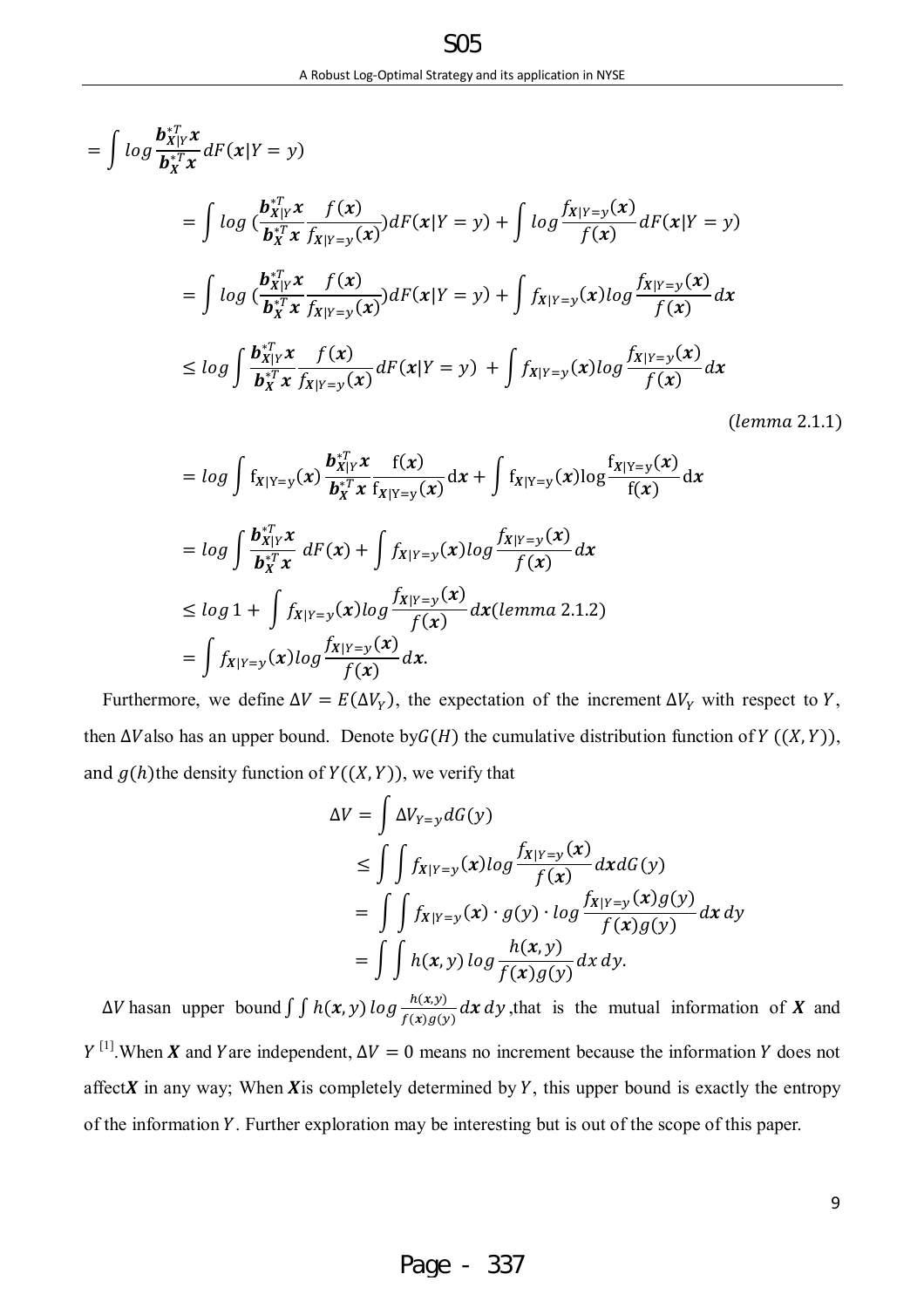# **3 Greed characteristic and optimal property**

When thesequence of the returns  $X_1, X_2, \dots$  arei.i.d., the best strategy maintains a certain fixed portfolio. Owing to the information of investment which we discussed in section 2, the i.i.d.assumption becomes unrealistic. Fortunately, this assumption is not necessary, the log-optimal could vary the optimal portfolios over the periods but the strategy is still superior to other strategies asymptotically in view of gross wealth.Recall that the logarithmic return can be presented as  $log(\prod_i b_i^T X_i) = \sum_i log(b_i^T X_i)$ . To optimize  $log(\prod_i b_i^T X_i)$  is therefore equivalent to optimizelog ( $b_i^T X_i$ ) in the *i*<sup>th</sup> period. This means that the local optimaldynamic portfolios together can make a global optimal strategy, in other words, the log-optimal strategy hasthe greed characteristic.

Denote the gross wealth at the end of the n<sup>th</sup>period with an sequence of portfolios{ $b_i$ }by $S_n$  =  $S_0 \prod_{i=1}^n b_i^T X_i$  and thegross wealth using the log-optimal strategy $S_n^* = S_0 \prod_{i=1}^n b_i^T X_i$ . Nexttheorem indicates the optimal property of thelog-optimal strategy.

**Theorem3**:  $S_n^*$  is asymptotically superior to  $S_n$ .

**Proof:** According to lemma 2.1.2, we have  $E \frac{S_n}{S_n^*} \leq 1$ , and

$$
Pr(S_n > n^2 \cdot S_n^*) = Pr\left(\frac{S_n}{S_n^*} > n^2\right)
$$
  

$$
= \int_{n^2}^{+\infty} dF\left(\frac{S_n}{S_n^*}\right)
$$
  

$$
\leq \frac{1}{n^2} \int_{n^2}^{+\infty} \frac{S_n}{S_n^*} dF\left(\frac{S_n}{S_n^*}\right)
$$
  

$$
\leq \frac{1}{n^2} \int_0^{+\infty} \frac{S_n}{S_n^*} dF\left(\frac{S_n}{S_n^*}\right)
$$
  

$$
\leq \frac{1}{n^2} E\frac{S_n}{S_n^*} \leq \frac{1}{n^2},
$$

that is

$$
Pr\left(\frac{1}{n}\log\frac{S_n}{S_n^*} > \frac{1}{n}\log\ n^2\right) \le \frac{1}{n^2}, \quad \sum_{n=1}^{\infty} Pr\left(\frac{1}{n}\log\frac{S_n}{S_n^*} > \frac{2\log n}{n}\right) \le \sum_{n=1}^{\infty} \frac{1}{n^2} < \infty,
$$

and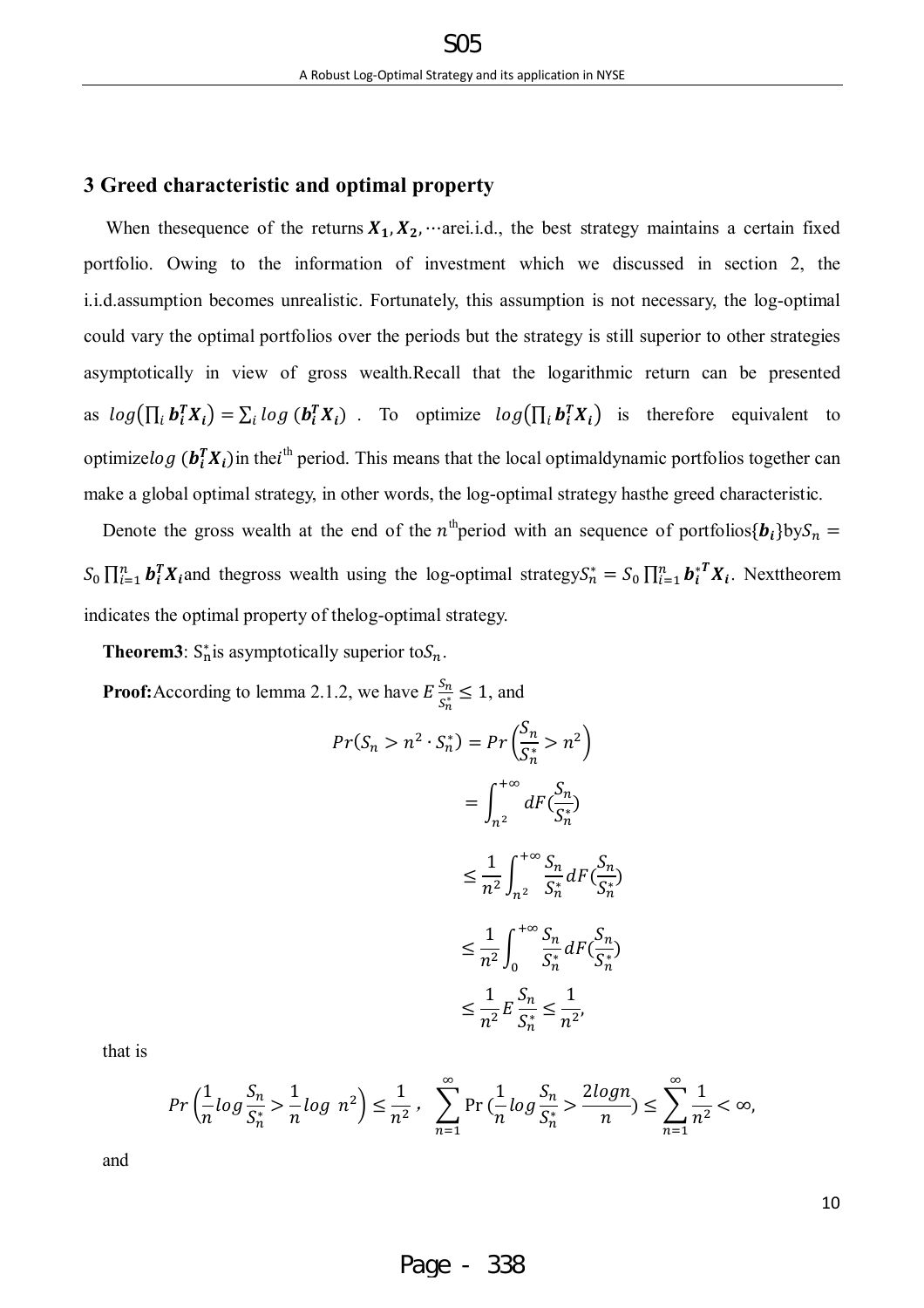$$
Pr\left(\overline{\lim}_{n\to\infty}\left\{\frac{1}{n}\log\frac{S_n}{S_n^*} > \frac{2\log n}{n}\right\}\right) = \lim_{k\to\infty} Pr\left(\bigcup_{n=k}^{\infty}\left\{\frac{1}{n}\log\frac{S_n}{S_n^*} > \frac{2\log n}{n}\right\}\right)
$$
\n
$$
\leq \lim_{k\to\infty} \sum_{n=k} Pr\left(\left\{\frac{1}{n}\log\frac{S_n}{S_n^*} > \frac{2\log n}{n}\right\}\right)
$$
\n
$$
= 0.
$$

This implies, $\exists N > 0$ , for ∀n > N, we have

$$
\frac{1}{n}\log\frac{S_n}{S_n^*} \le \frac{2\log n}{n}.
$$

Thus

$$
\overline{\lim}_{n \to \infty} \frac{1}{n} \log \frac{S_n}{S_n^*} \le 0
$$
, with probability 1.

Hence, we have the conclusion that  $S_n^*$  is asymptotically superior to  $S_n^{[1]}$ .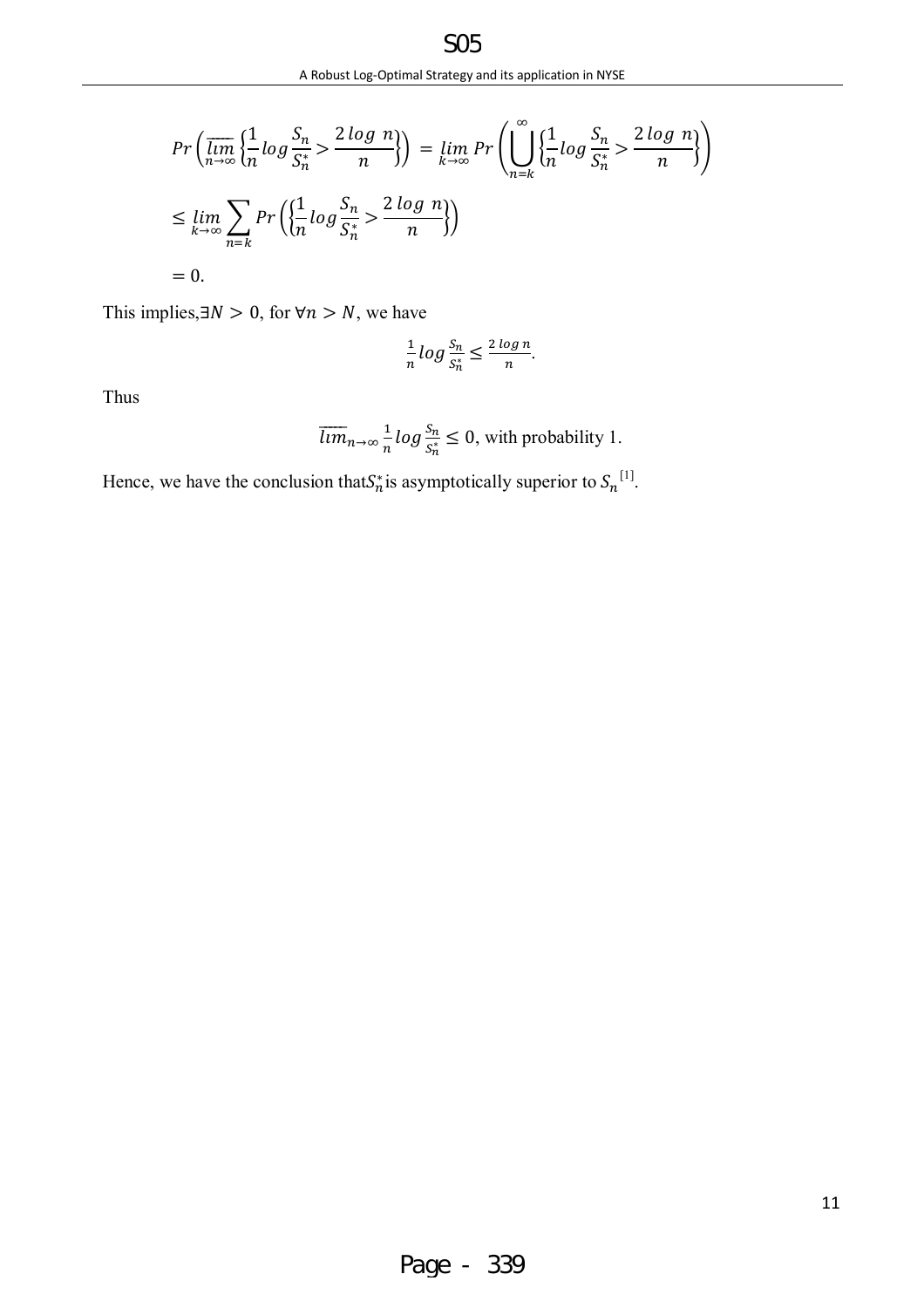# **4 From theory to practice: thetrueprobability distribution is unknown**

We assume  $F(X)$  is known in section 2. But in practice,  $F(X)$  is unknown and need to be estimated from the history with certain assumptions. We shall be alert for the deviation of the estimation and these assumptions, especially for possible "butterfly effects". In this section, wedon't estimate $F(X)$  directly, but introduce a new object function called the allocation utility first. This function is a quadratic approximation to the expectation of the logarithmic rate of return, and it is simple enough to involving only the expectation and covariance of  $\boldsymbol{X}$ . Indeed, it can be considered as the balance between the logarithmic returnand its squared coefficient ofvariation. We optimize the allocation utility with the estimations of the expectation and covariance and find the optimal portfolio, but not the expectation of the logarithmic rate of return with the empirical cumulative distribution function of  $X$ . The latter is usually so complicate specially for the high dimension of  $X$ . Our strategy is computationallyeffective, and what's more, it is robust in the sense that the upper bound of the allocation utility deviation can be controlled by the  $l_1$ -norm of portfolioandl<sub>∞</sub>-norm of the bias of variance matrix estimator.We will concern the constraint on portfolio because of limited knowledge on the estimationof variance matrix.

## **Allocation utility**

Suppose X has itsexpectation  $\mu$  and the covariance matrix  $\Sigma$ . Then  $E(b^T X) = b^T \mu$ ,  $Var(b^T X) =$  $\bm{b}^T \bm{\Sigma} \bm{b}$ .

The accurate logarithm optimal strategy has  $\mathbf{b} = \argmax$ ∋࢈  $E(log(\mathbf{b}^T\mathbf{X}))$  However, the optimization problem depends on the distribution function of **X** and the accurate optimization needs complicate calculation. So we adopt Taylor expansion toapproximate $E(log(\mathbf{b}^T\mathbf{X}))$ :

$$
E(log(b^T X))
$$
  
\n
$$
\approx E\left(log E(b^T X) + \frac{b^T X - E(b^T X)}{E(b^T X)} - \frac{(b^T X - E(b^T X))^2}{2(E(b^T X))^2}\right)
$$
  
\n
$$
= E(log(b^T \mu)) + \frac{E(b^T X - b^T \mu)}{E(b^T X)} - \frac{E((b^T X - b^T \mu)^2)}{2(E(b^T X))^2}
$$
  
\n
$$
= log(b^T \mu) + 0 - \frac{1}{2(b^T \mu)^2} b^T E[(X - \mu)(X - \mu)^T]b
$$
  
\n
$$
= log(b^T \mu) - \frac{1}{2(b^T \mu)^2} b^T \Sigma b.
$$

Page - 340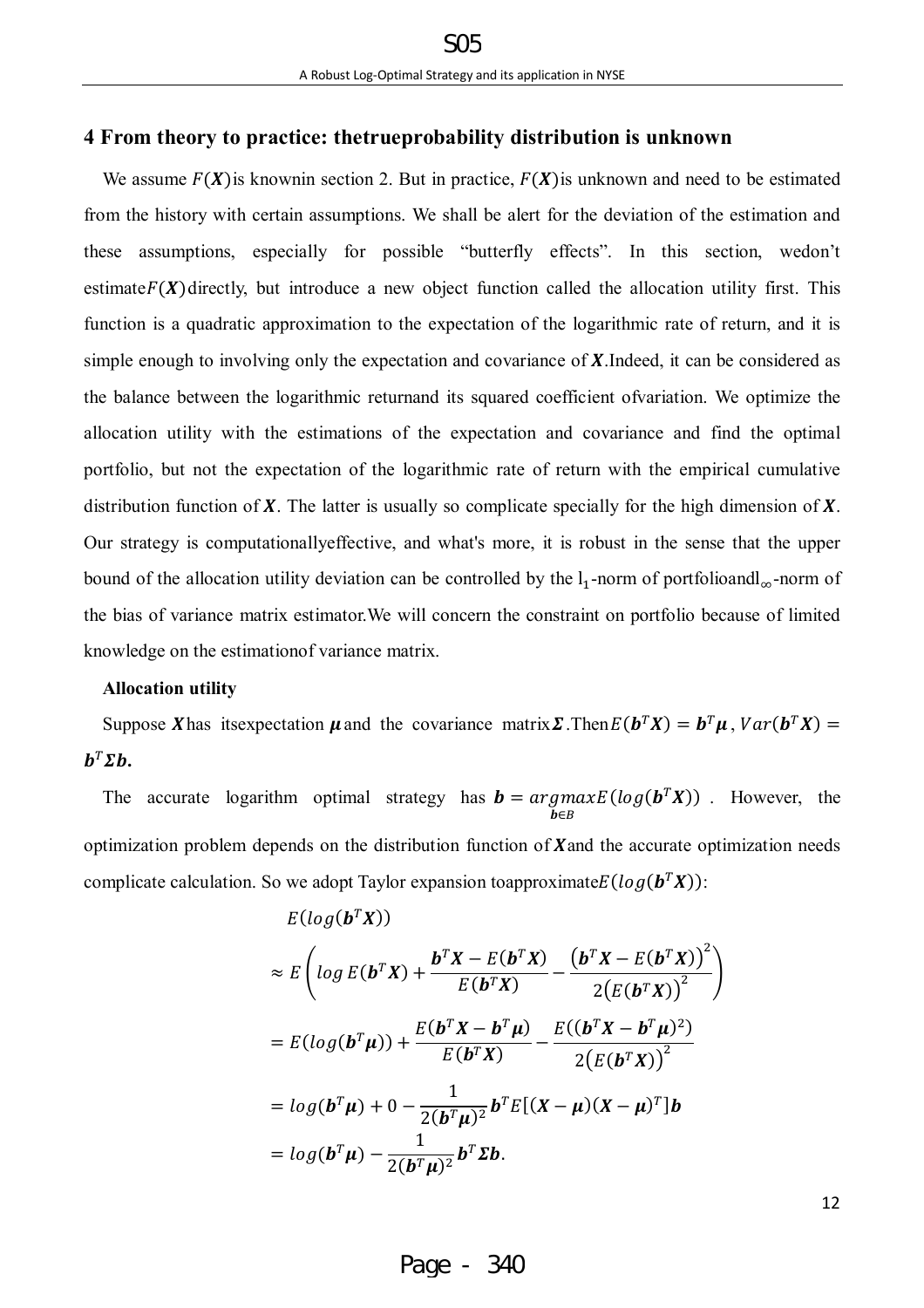Define the Allocation utilityfunction as

$$
M(\boldsymbol{b}, \boldsymbol{\mu}, \boldsymbol{\Sigma}) = log(\boldsymbol{b}^T \boldsymbol{\mu}) - \frac{1}{2(b^T \boldsymbol{\mu})^2} \boldsymbol{b}^T \boldsymbol{\Sigma} \boldsymbol{b}.
$$

So the log-optimal strategy can be approximately by the optimization of the Allocation utility:  $max M(b, \mu, \Sigma)$ , *s.t.*  $b \in B$ 

# Optimal portfolio $b^{opt}$

If the region B is simple, we can solve **b** directly. For example, we take  $B = \{b \mid b^T e = 1, b^T \mu \geq 0\}$  $c$ } and analyze the optimal requirements. We can easily see that the first constraint is natural and the second constraint accounts for the requirements of minimum rate of return. Because there are both equality constraint and inequality constraint, we apply Karush-Kuhn-Tucker condition to solve this optimization problem.

Let

$$
F(b,\alpha,\beta)=-log(b^T\mu)+\frac{1}{2(b^T\mu)^2}b^T\Sigma b+\alpha(b^Te-1)+\beta(c-b^T\mu),
$$

where  $\beta \geq 0$ .

Take  $\partial F(\mathbf{b}, \alpha, \beta)/\partial \mathbf{b} = \mathbf{0}$ , and substitute  $\beta(c - \mathbf{b}^T \mathbf{\mu}) = 0$ ,  $\beta \ge 0$ ,  $\mathbf{b}^T \mathbf{e} - 1 = 0$  into simultaneous equalities and inequalities, we have

$$
\begin{cases}\n-\frac{\mu}{b^T \mu} - \frac{\mu b^T \Sigma b}{(b^T \mu)^3} + \frac{\Sigma b}{(b^T \mu)^2} + \alpha e - \beta \mu = 0 & (4.1) \\
\beta (c - b^T \mu) = 0 & (4.2) \\
\beta \ge 0 & (4.3) \\
b^T e - 1 = 0 & (4.4)\n\end{cases}
$$

Next we shallconsider how to solve the above equation systems.

Multiply  $\mathbf{b}^T$  in both sides of equality (4.1), we have

$$
0 = bT \left[ -\frac{\mu}{bT \mu} - \frac{\mu bT \Sigma b}{(bT \mu)3} + \frac{\Sigma b}{(bT \mu)2} + \alpha e - \beta \mu \right]
$$
  
= 
$$
-\frac{bT \mu}{bT \mu} - \frac{bT \mu bT \Sigma b}{(bT \mu)3} + \frac{bT \Sigma b}{(bT \mu)2} + \alpha bT e - \beta bT \mu
$$
  
= 
$$
-1 - \frac{bT \Sigma b}{(bT \mu)2} + \frac{bT \Sigma b}{(bT \mu)2} + \alpha \cdot 1 - \beta bT \mu
$$

| I | ۰.<br>I      |
|---|--------------|
|   | n an         |
|   | ۰.<br>v<br>× |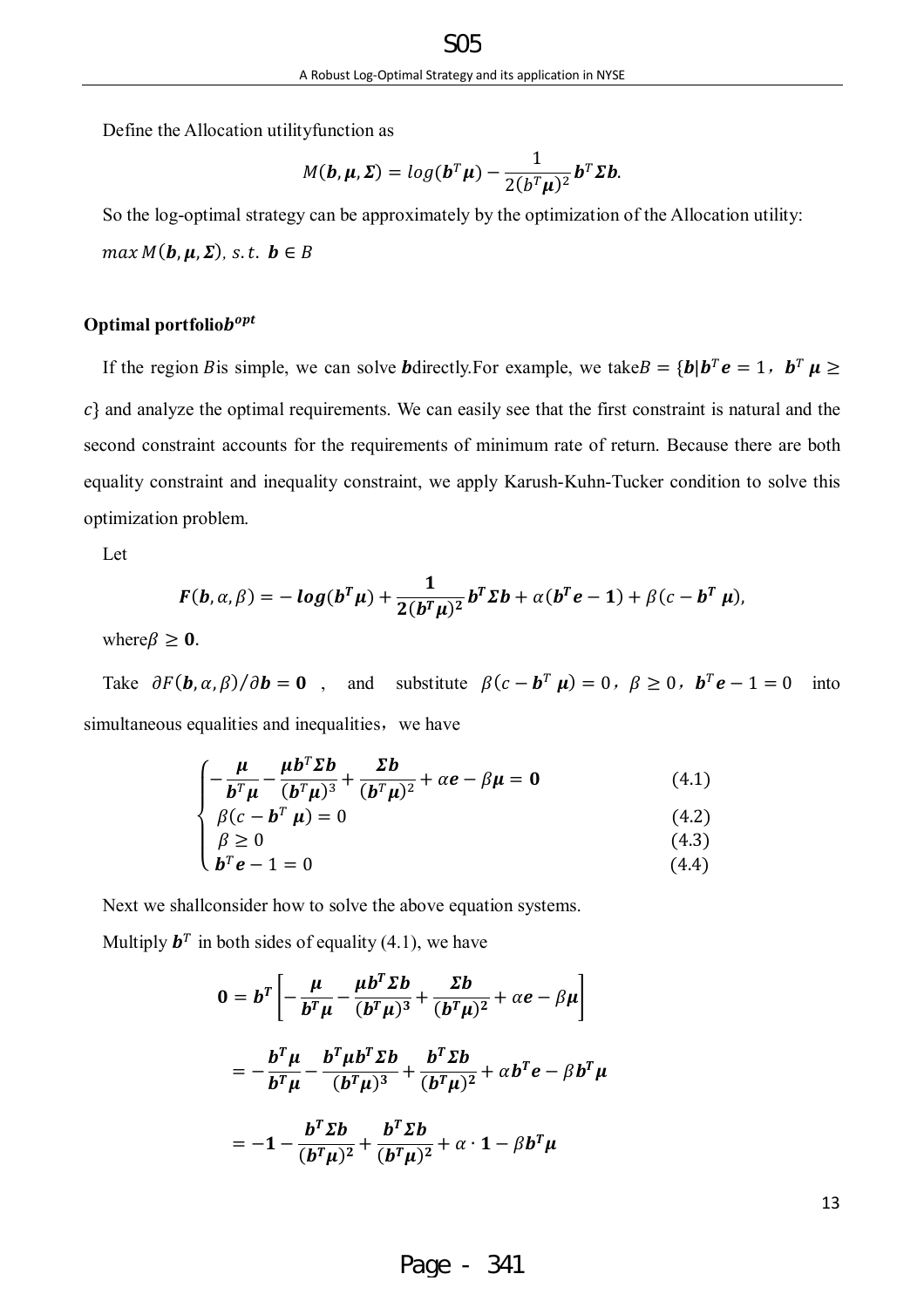$= -1 + \alpha - \beta b^T u$ 

(1) If  $\beta = 0$ , we are able to find  $0 = -1 + \alpha - 0$ , which refers to  $\alpha = 1$ .

Then we substitute $\alpha = 1, \beta = 0$  into equality (4.1), we have

$$
-\frac{\mu}{b^T\mu} - \frac{\mu b^T \Sigma b}{(b^T\mu)^3} + \frac{\Sigma b}{(b^T\mu)^2} + e = 0
$$
 (4.5)

We can get the value of optimal portfolio  $\hat{b}^{opt}$  by solving equality(4.5).

(2) If  $\beta > 0$ , According to equality (4.2), we can see  $\mathbf{b}^T \mathbf{\mu} = c$ .

So we have  $0 = -1 + \alpha - \beta c$ , that is  $\alpha = 1 + \beta c$ .

Thus we can get following equation system:

$$
\begin{cases}\n-\frac{\mu}{b^T\mu} - \frac{\mu b^T \Sigma b}{(b^T\mu)^3} + \frac{\Sigma b}{(b^T\mu)^2} + \alpha e - \beta \mu = 0 \\
b^T \mu = c \\
\alpha = 1 + \beta c\n\end{cases}
$$
\n(4.6)

After solving equation system(4.6), we can get the value of optimal portfolio $\hat{b}^{opt}$ .

From equality(4.5)and equation system(4.6), we can find that the solution of  $\hat{b}^{opt}$  depends on the value of  $\mu$ and  $\Sigma$ If the estimation of  $\mu$ ,  $\Sigma$ deviates from the true value, it may lead to deviation of estimationof optimal return. So we need to control our estimation process in order to reduce deviation. Next, we will find whether the deviation of estimation could affect the utility function seriously.

#### **Analysis of Robustness**

Suppose that  $\widehat{b}^{opt}$  is the optimal portfolio estimator by replacing **µand**  $\Sigma$  with theirestimators: $\widehat{\mu}$ and $\widehat{\Sigma}$ in the optimization. The estimation error of  $\mu$  and  $\Sigma$ may have a serious influence on estimated utility value of  $\hat{b}^{opt}$  accuracy.we need to know the optimal allocation vector $\hat{b}^{opt}$  utility function accurately. Thus we need toinvestigatewhether the bias of the optimal utility function following theestimation of  $\mu$  and  $\Sigma$  can be controlled and how.

We first need to make an assumption for the model.

(A1) Suppose  $\mathbf{E}(\hat{\mathbf{u}}) = \mathbf{u}$ , which refers to  $\hat{\mathbf{u}}$  unbiased estimation.

From (A1), we can know $E(\hat{\boldsymbol{b}}^{opt^T}\hat{\boldsymbol{\mu}}) = \hat{\boldsymbol{b}}^{opt^T}\boldsymbol{\mu}$ . According to law of large number, we can know  $\forall \varepsilon > 0$  when sample sizen  $\rightarrow \infty$ , we have  $P\left( \left| \widehat{\boldsymbol{b}}^{opt} \widehat{\boldsymbol{\mu}} - \widehat{\boldsymbol{b}}^{opt} \widehat{\boldsymbol{\mu}} \right| > \varepsilon \right) \rightarrow 0$ . For  $\forall \varepsilon > 0$ ,  $\exists n_0 \in \mathbb{R}$ 

$$
14 \\
$$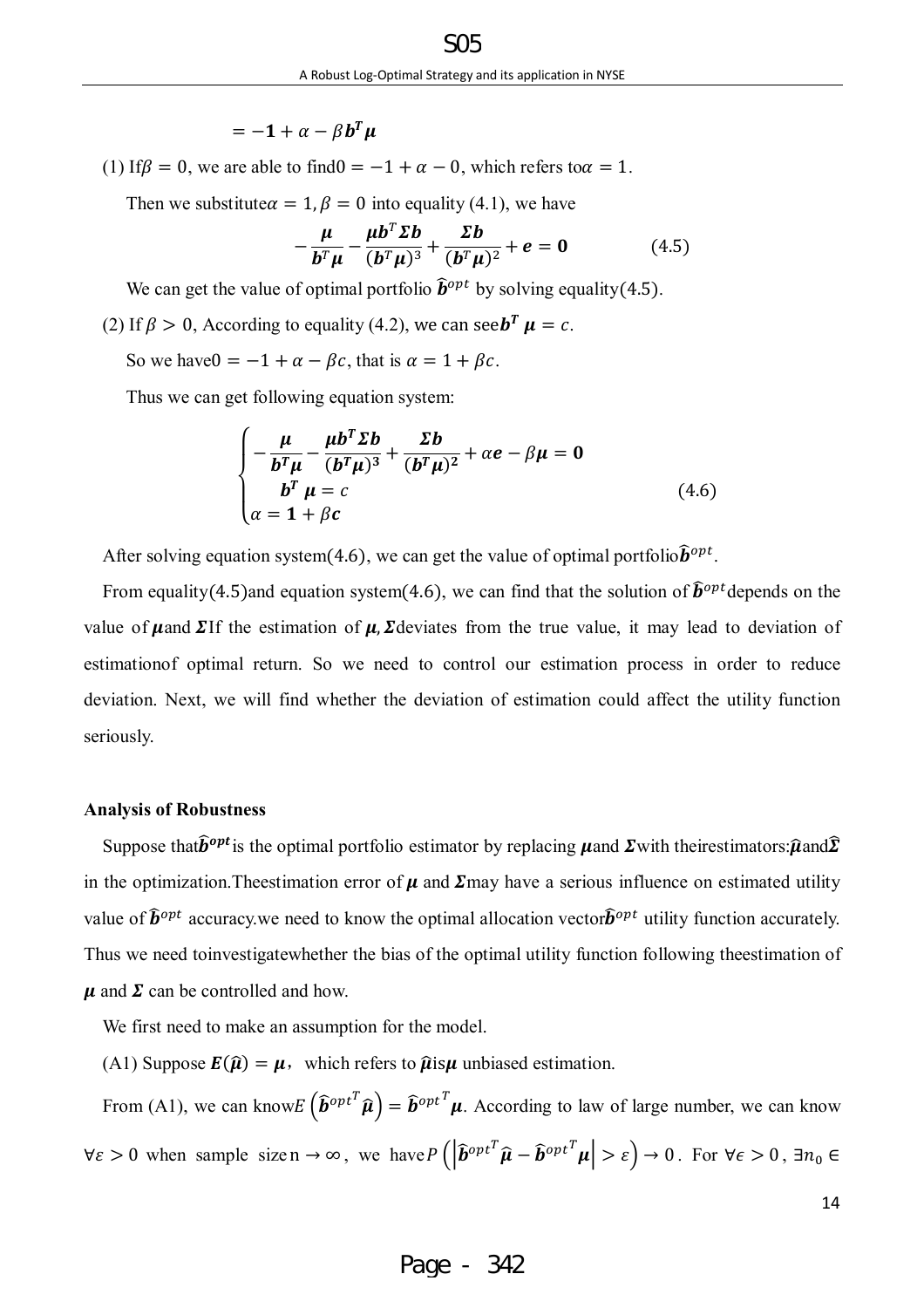$N_+$ such that $\hat{\boldsymbol{\mu}}$ satisfies $\left| \hat{\boldsymbol{b}}^{opt} \right| \hat{\boldsymbol{\mu}} - \hat{\boldsymbol{b}}^{opt} \hat{\boldsymbol{\mu}} \right| \leq \varepsilon$  when sample size is more than  $n_0$ .

In addition, we need the following lemma.

Lemma 4.1:  $\forall p, q, q_1, q_2 \in \mathbb{R}$ , satisfy  $q_1 \leq q \leq q_2$ , We have

$$
|p - q| \le \max\{p - q_1, q_2 - p\}
$$

**Proof:** If  $p \ge q$ ,  $p - q_1 \ge p - q \ge 0$ , which refers to  $p - q_1 > |p - q|$ .

If  $p < q$ ,  $q_2 - p \ge q - p > 0$ , which refers to  $q_2 - p > |p - q|$ .

So we have  $|p - q| \leq max\{|p - q_1|, |q_2 - p|\}$ 

Next we will study the deviation between  $M(\hat{b}^{opt}, \hat{\mu}, \hat{\Sigma})$  and  $M(\hat{b}^{opt}, \mu, \Sigma)$ .

$$
\big|M\big(\widehat{\bm{b}}^{opt}, \widehat{\bm{\mu}}, \widehat{\bm{\Sigma}}\big) - M\big(\widehat{\bm{b}}^{opt}, \bm{\mu}, \bm{\Sigma}\big)\big|
$$

$$
= \left|log(\widehat{\boldsymbol{b}}^{opt^T}\widehat{\boldsymbol{\mu}}) - \frac{1}{2(\widehat{\boldsymbol{b}}^{opt^T}\widehat{\boldsymbol{\mu}})^2}\widehat{\boldsymbol{b}}^{opt^T}\widehat{\boldsymbol{\Sigma}}\widehat{\boldsymbol{b}}^{opt} - log(\widehat{\boldsymbol{b}}^{opt^T}\boldsymbol{\mu}) + \frac{1}{2(\widehat{\boldsymbol{b}}^{opt^T}\boldsymbol{\mu})^2}\widehat{\boldsymbol{b}}^{opt^T}\boldsymbol{\Sigma}\widehat{\boldsymbol{b}}^{opt}\right|\right|
$$

$$
= \left| \left( log(\widehat{\boldsymbol{b}}^{opt^T} \widehat{\boldsymbol{\mu}}) - log(\widehat{\boldsymbol{b}}^{opt^T} \boldsymbol{\mu}) \right) + \left( \frac{1}{2(\widehat{\boldsymbol{b}}^{opt^T} \boldsymbol{\mu})^2} \widehat{\boldsymbol{b}}^{opt^T} \Sigma \widehat{\boldsymbol{b}}^{opt} - \frac{1}{2(\widehat{\boldsymbol{b}}^{opt^T} \widehat{\boldsymbol{\mu}})^2} \widehat{\boldsymbol{b}}^{opt^T} \widehat{\boldsymbol{E}} \widehat{\boldsymbol{b}}^{opt} \right) \right|
$$

$$
\leq \left|log(\widehat{\boldsymbol{b}}^{opt^T}\widehat{\boldsymbol{\mu}}) - log(\widehat{\boldsymbol{b}}^{opt^T}\boldsymbol{\mu})\right| + \left|\frac{1}{2\left(\widehat{\boldsymbol{b}}^{opt^T}\boldsymbol{\mu}\right)^2}\widehat{\boldsymbol{b}}^{opt^T}\boldsymbol{\Sigma}\widehat{\boldsymbol{b}}^{opt} - \frac{1}{2\left(\widehat{\boldsymbol{b}}^{opt^T}\widehat{\boldsymbol{\mu}}\right)^2}\widehat{\boldsymbol{b}}^{opt^T}\widehat{\boldsymbol{\Sigma}}\widehat{\boldsymbol{b}}^{opt}\right|
$$

$$
= \left|log\left(\frac{\widehat{\boldsymbol{b}}^{opt}}{\widehat{\boldsymbol{b}}^{opt}}\widehat{\boldsymbol{\mu}}\right)\right| + \frac{1}{2}\left|\frac{1}{\left(\widehat{\boldsymbol{b}}^{opt}}\widehat{\boldsymbol{\mu}}\right)^2}\widehat{\boldsymbol{b}}^{opt} \widehat{\boldsymbol{\Sigma}}\widehat{\boldsymbol{b}}^{opt} - \frac{1}{\left(\widehat{\boldsymbol{b}}^{opt}}\widehat{\boldsymbol{\mu}}\right)^2}\widehat{\boldsymbol{b}}^{opt} \boldsymbol{\Sigma}\widehat{\boldsymbol{b}}^{opt}\right|
$$

$$
\leq \left|log\left(\frac{\widehat{\boldsymbol{b}}^{opt}}{\widehat{\boldsymbol{b}}^{opt}}\widehat{\boldsymbol{\mu}} + \widehat{2}\right)\right| + \frac{1}{2}\left|\frac{1}{\left(\widehat{\boldsymbol{b}}^{opt}}\widehat{\boldsymbol{\mu}}\right)^{2}}\widehat{\boldsymbol{b}}^{opt} \widehat{\boldsymbol{\Sigma}}\widehat{\boldsymbol{b}}^{opt} - \frac{1}{\left(\widehat{\boldsymbol{b}}^{opt}}\widehat{\boldsymbol{\mu}}\right)^{2}}\widehat{\boldsymbol{b}}^{opt} \boldsymbol{\Sigma}\widehat{\boldsymbol{b}}^{opt}\right|
$$

$$
= \left|log\left(1+\frac{\varepsilon}{\widehat{\boldsymbol{b}}^{opt}}\right)\right| + \frac{1}{2}\left|\frac{1}{\left(\widehat{\boldsymbol{b}}^{opt}}\widehat{\boldsymbol{\mu}}\right)^{2}}\widehat{\boldsymbol{b}}^{opt} \widehat{\boldsymbol{\Sigma}}\widehat{\boldsymbol{b}}^{opt} - \frac{1}{\left(\widehat{\boldsymbol{b}}^{opt}}\widehat{\boldsymbol{\mu}}\right)^{2}}\widehat{\boldsymbol{b}}^{opt} \boldsymbol{\Sigma}\widehat{\boldsymbol{b}}^{opt}\right|.
$$

For the first element of inequality left side, due to  $\hat{b}^{opt} \hat{\mu} \ge c$ , we have

$$
\left| \log \left( 1 + \frac{\varepsilon}{\hat{b}^{opt}} \right) \right| \le \log \left( 1 + \frac{\varepsilon}{c} \right).
$$

15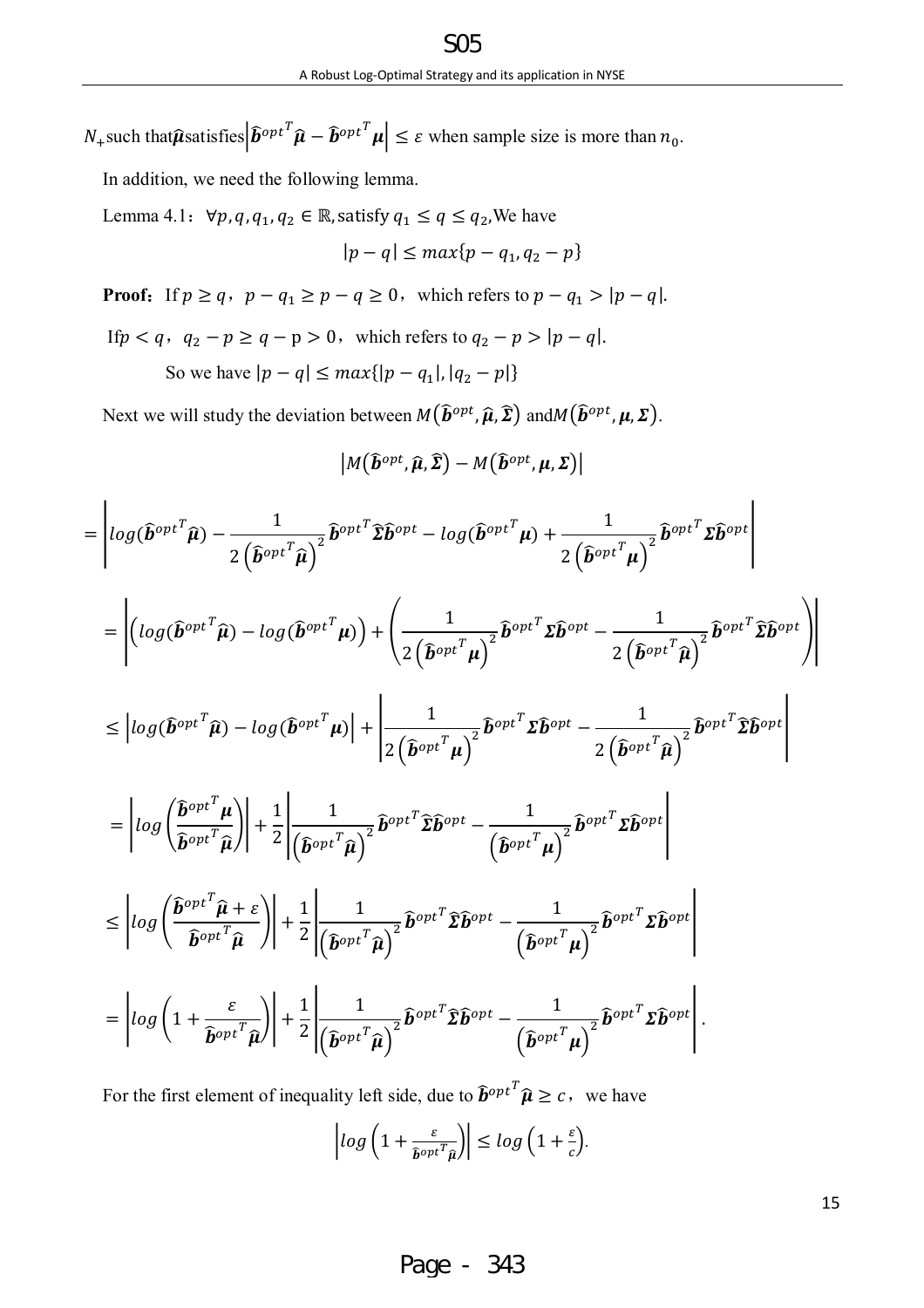For the second element of inequality right side, according to lemma 4.1,

Since

$$
\frac{1}{\left(\widehat{\boldsymbol{b}}^{opt}}^T\widehat{\boldsymbol{\mu}} + \varepsilon\right)^2} \widehat{\boldsymbol{b}}^{opt}^T \boldsymbol{\Sigma} \widehat{\boldsymbol{b}}^{opt} < \frac{1}{\left(\widehat{\boldsymbol{b}}^{opt}}^T\boldsymbol{\mu}\right)^2} \widehat{\boldsymbol{b}}^{opt} \boldsymbol{\Sigma} \widehat{\boldsymbol{b}}^{opt} < \frac{1}{\left(\widehat{\boldsymbol{b}}^{opt}}^T\widehat{\boldsymbol{\mu}} - \varepsilon\right)^2} \widehat{\boldsymbol{b}}^{opt} \boldsymbol{\Sigma} \widehat{\boldsymbol{b}}^{opt},
$$

we have

$$
\frac{1}{(\widehat{b}^{opt}}\widehat{\mu})^2 \widehat{b}^{opt} \widehat{\Sigma} \widehat{b}^{opt} - \frac{1}{(\widehat{b}^{opt}}\widehat{\mu})^2 \widehat{b}^{opt} \Sigma \widehat{b}^{opt}
$$
\n
$$
\leq max \begin{cases} \frac{1}{(\widehat{b}^{opt}}\widehat{\mu})^2 \widehat{b}^{opt} - \frac{1}{(\widehat{b}^{opt}}\widehat{\mu})^2 \widehat{b}^{opt} - \frac{1}{(\widehat{b}^{opt}}\widehat{\mu})^2 \widehat{b}^{opt} \Sigma \widehat{b}^{opt}, \\ \frac{1}{(\widehat{b}^{opt}}\widehat{\mu})^2 \widehat{b}^{opt} \Sigma \widehat{b}^{opt} - \frac{1}{(\widehat{b}^{opt}}\widehat{\mu})^2 \widehat{b}^{opt} \Sigma \widehat{b}^{opt} \end{cases}
$$

Since  $-\varepsilon \leq \hat{b}^{opt}^T \hat{\mu} - \hat{b}^{opt}^T \mu \leq \varepsilon$ ,

on one hand,

$$
\frac{1}{(\hat{\boldsymbol{b}}^{opt}}\hat{\boldsymbol{a}})^{2}}\hat{\boldsymbol{b}}^{opt} \hat{\boldsymbol{\Sigma}} \hat{\boldsymbol{b}}^{opt} - \frac{1}{(\hat{\boldsymbol{b}}^{opt}}\hat{\boldsymbol{a}} + \varepsilon)^{2}}\hat{\boldsymbol{b}}^{opt} \boldsymbol{\Sigma} \hat{\boldsymbol{b}}^{opt}
$$
\n
$$
= \frac{1}{(\hat{\boldsymbol{b}}^{opt}}\hat{\boldsymbol{a}})^{2}}\hat{\boldsymbol{b}}^{opt} \hat{\boldsymbol{\Sigma}} - \left(\frac{\hat{\boldsymbol{b}}^{opt}}{\hat{\boldsymbol{b}}^{opt}}\hat{\boldsymbol{a}} + \varepsilon\right)^{2} \boldsymbol{\Sigma} \hat{\boldsymbol{b}}^{opt}
$$
\n
$$
\leq \frac{1}{c^{2}}\left(\hat{\boldsymbol{b}}^{opt} \hat{\boldsymbol{\Sigma}} - \left(\frac{\hat{\boldsymbol{b}}^{opt}}{\hat{\boldsymbol{b}}^{opt}}\hat{\boldsymbol{a}} + \varepsilon\right)^{2} \boldsymbol{\Sigma}\right)\hat{\boldsymbol{b}}^{opt},
$$

on the other hand,

$$
\frac{1}{(\widehat{b}^{opt}}\widehat{\mu}-\varepsilon)^2}\widehat{b}^{opt}T\Sigma\widehat{b}^{opt}-\frac{1}{(\widehat{b}^{opt}}\widehat{\mu})^2}\widehat{b}^{opt}T\Sigma\widehat{b}^{opt}
$$
\n
$$
\leq \frac{1}{(\widehat{b}^{opt}}\widehat{\mu})^2}\widehat{b}^{opt}T\left[\left(\frac{\widehat{b}^{opt}}{\widehat{b}^{opt}}\widehat{\mu}-\varepsilon\right)^2\Sigma-\widehat{\Sigma}\right]\widehat{b}^{opt}
$$
\n
$$
\leq \frac{1}{c^2}\left(\widehat{b}^{opt}T\left(\left(\frac{\widehat{b}^{opt}}{\widehat{b}^{opt}}\widehat{\mu}-\varepsilon\right)^2\Sigma-\widehat{\Sigma}\right)\widehat{b}^{opt}\right).
$$

Page - 344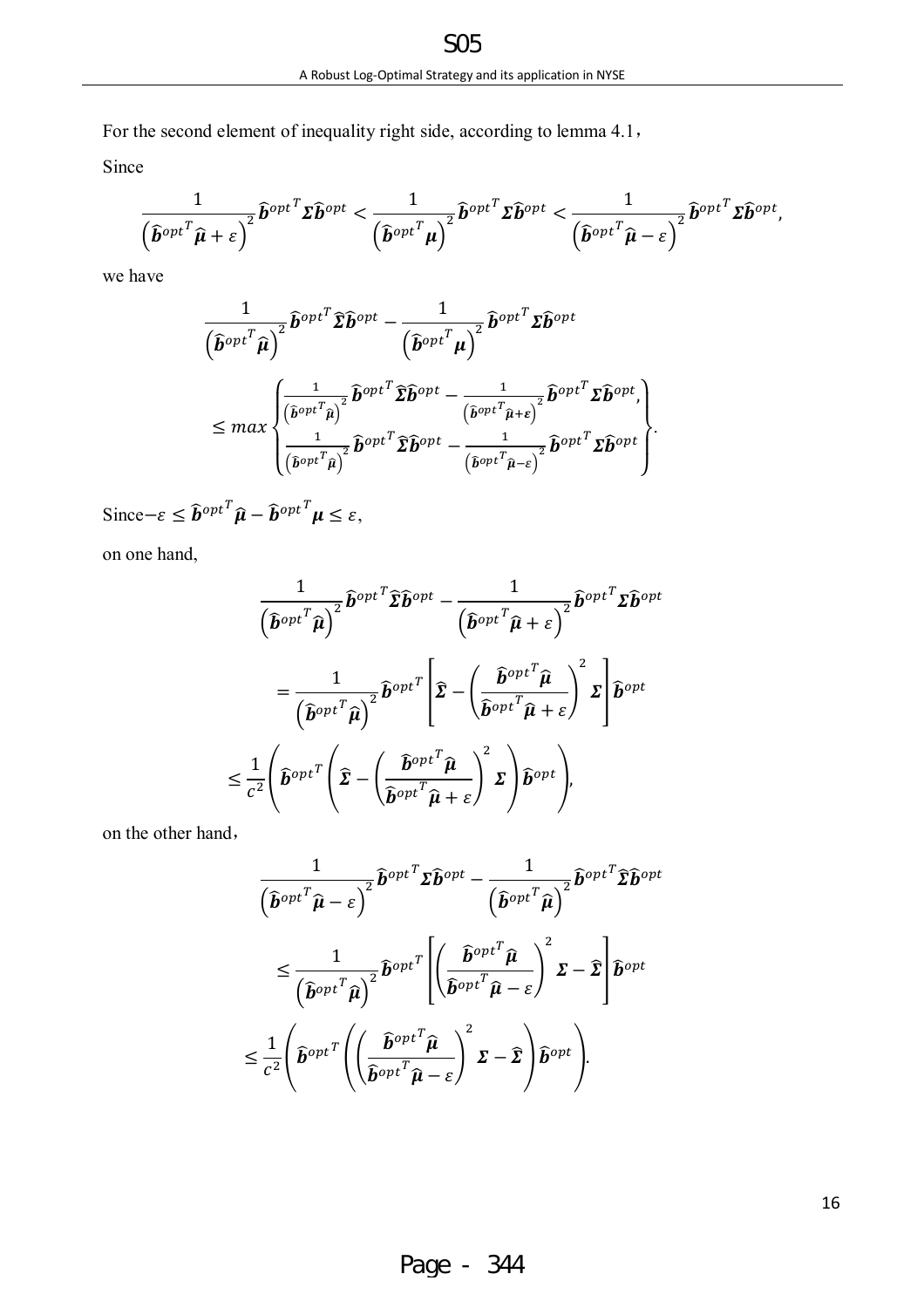Hence

$$
\frac{1}{(\widehat{\boldsymbol{b}}^{opt}}\widehat{\boldsymbol{h}}^{opt}\widehat{\mathbf{z}}\widehat{\boldsymbol{b}}^{opt} - \frac{1}{(\widehat{\boldsymbol{b}}^{opt}}\widehat{\boldsymbol{h}}^{opt}\mathbf{z}\widehat{\boldsymbol{b}}^{opt})
$$
\n
$$
\leq max \begin{cases}\n\frac{1}{c^2} \left( \widehat{\boldsymbol{b}}^{opt}\left(\widehat{\boldsymbol{\Sigma}} - \left(\frac{\widehat{\boldsymbol{b}}^{opt}}{\widehat{\boldsymbol{b}}^{opt}}\widehat{\boldsymbol{\mu}}\right)^2 \boldsymbol{\Sigma}\right) \widehat{\boldsymbol{b}}^{opt} \right), \\
\frac{1}{c^2} \left( \widehat{\boldsymbol{b}}^{opt}\left(\widehat{\boldsymbol{\Sigma}} - \left(\frac{\widehat{\boldsymbol{b}}^{opt}}{\widehat{\boldsymbol{b}}^{opt}}\widehat{\boldsymbol{\mu}} + \varepsilon\right)^2 \boldsymbol{\Sigma}\right) \widehat{\boldsymbol{b}}^{opt} \right), \\
\frac{1}{c^2} \left( \widehat{\boldsymbol{b}}^{opt}\left(\left(\frac{\widehat{\boldsymbol{b}}^{opt}}{\widehat{\boldsymbol{b}}^{opt}}\widehat{\boldsymbol{\mu}} - \varepsilon\right)^2 \boldsymbol{\Sigma} - \widehat{\boldsymbol{\Sigma}} \right) \widehat{\boldsymbol{b}}^{opt} \right) \right)\n\end{cases}
$$
\n
$$
\approx \frac{1}{c^2} |\widehat{\boldsymbol{b}}^{opt}( \boldsymbol{\Sigma} - \widehat{\boldsymbol{\Sigma}}) \widehat{\boldsymbol{b}}^{opt}|.
$$

Let $\bm{\widehat{b}}^{opt} = \left(\widehat{b}_1, ..., ..., \widehat{b}_n\right)^T$ , the $i^{\text{th}}$ row and $j^{\text{th}}$ column element is  $\sigma_{ij}$ of  $\bm{\varSigma} - \widehat{\bm{\Sigma}}$ . Hence

$$
\left| \widehat{b}^{opt} (\Sigma - \widehat{\Sigma}) \widehat{b}^{opt} \right| = \left| \sum_{i=1}^{n} \widehat{b}_{i} \left( \sum_{j=1}^{n} \widehat{b}_{j} \sigma_{ij} \right) \right|
$$
  
\n
$$
\leq \sum_{i=1}^{n} |\widehat{b}_{i}| \left| \sum_{j=1}^{n} \widehat{b}_{j} \sigma_{ij} \right|
$$
  
\n
$$
\leq \sum_{i=1}^{n} |\widehat{b}_{i}| \sum_{j=1}^{n} |\widehat{b}_{j}| |\sigma_{ij}|
$$
  
\n
$$
\leq \sum_{i=1}^{n} |\widehat{b}_{i}| \left( \sum_{j=1}^{n} |\widehat{b}_{j}| \sum_{i=1}^{n} |\sigma_{ij}| \right)
$$
  
\n
$$
\leq \sum_{i=1}^{n} |\widehat{b}_{i}| \max_{i} \left( \sum_{j=1}^{n} |\widehat{b}_{j}| \sum_{j=1}^{n} |\sigma_{ij}| \right)
$$
  
\n
$$
= \left( \sum_{i=1}^{n} |\widehat{b}_{i}| \right)^{2} \max_{i} \sum_{j=1}^{n} |\sigma_{ij}|.
$$

So we have

$$
|M(\hat{b}^{opt}, \hat{\mu}, \hat{\Sigma}) - M(\hat{b}^{opt}, \mu, \Sigma)|
$$
  

$$
\leq \left| \log \left( 1 + \frac{\varepsilon}{\hat{b}^{opt}} \right) \right| + \frac{1}{2} \left| \frac{1}{\left( \hat{b}^{opt}} \hat{\mu} \right)^2} \hat{b}^{opt} \hat{\Sigma} \hat{b}^{opt} - \frac{1}{\left( \hat{b}^{opt}} \hat{\mu} \right)^2} \hat{b}^{opt} \Sigma \hat{b}^{opt} \right|
$$

17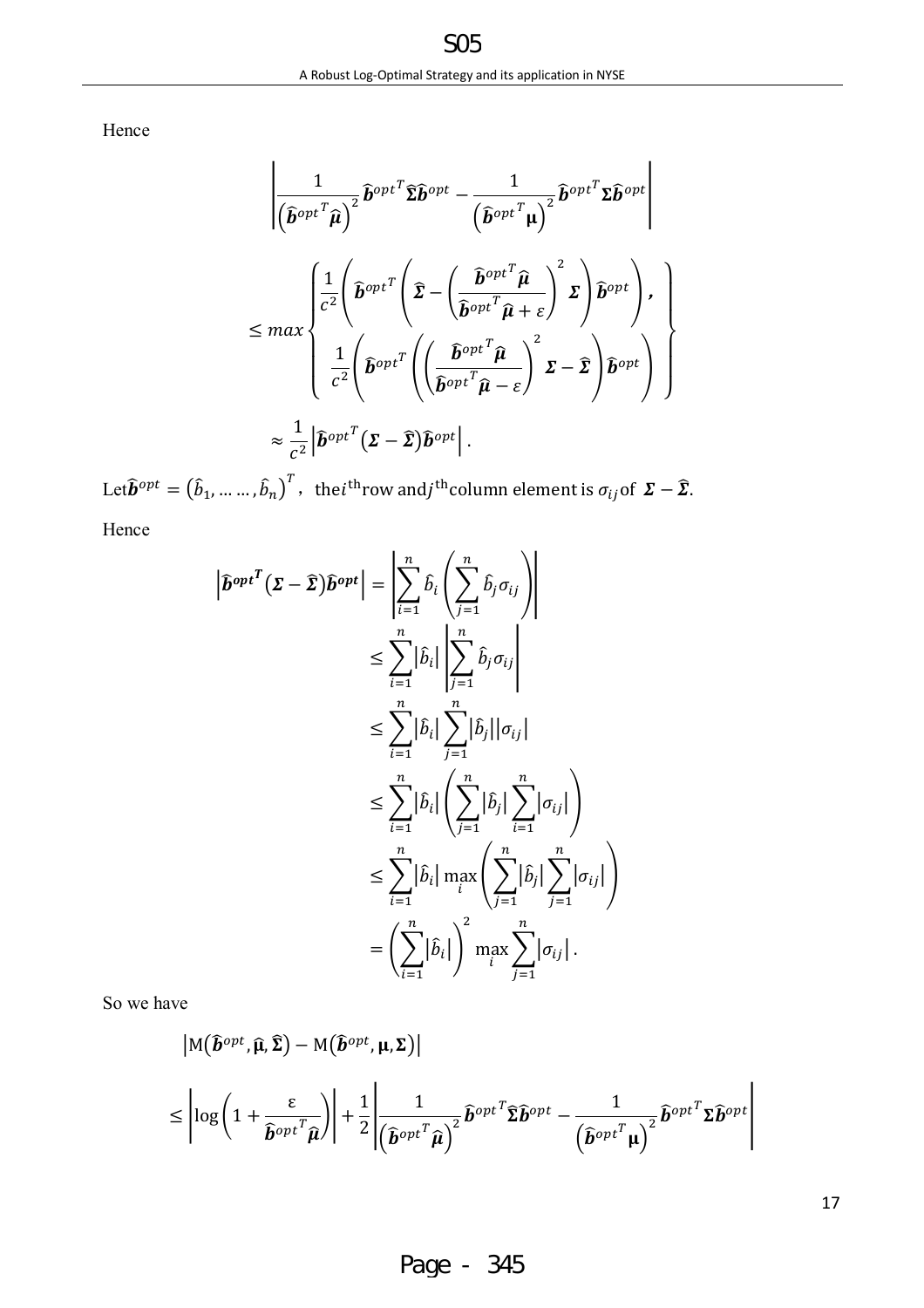$$
\leq \log\left(1+\frac{\varepsilon}{c}\right) + \frac{1}{2c^2} \left(\sum_{i=1}^n |\hat{b}_i|\right)^2 \max_i \sum_{j=1}^n |\sigma_{ij}|
$$
  

$$
\approx \frac{1}{2c^2} \left(\sum_{i=1}^n |\hat{b}_i|\right)^2 \max_i \sum_{j=1}^n |\sigma_{ij}|.
$$

Thus if we choose a suitable constant $c_0 > 0$ , and control  $\sum_{i=1}^n |\hat{b}_i| \leq c_0$ , we can sure that the estimation error is under control  $(max_i \sum_{j=1}^n |\sigma_{ij}|$  is supposed to be small enough).

Therefore, toachieve a robust optimization effect and make the error of optimal utilitycontrolled by an upper bound, we add an extra  $\sum_{i=1}^{n} |b_i| \leq c_0$  constraint in the optimization procedure.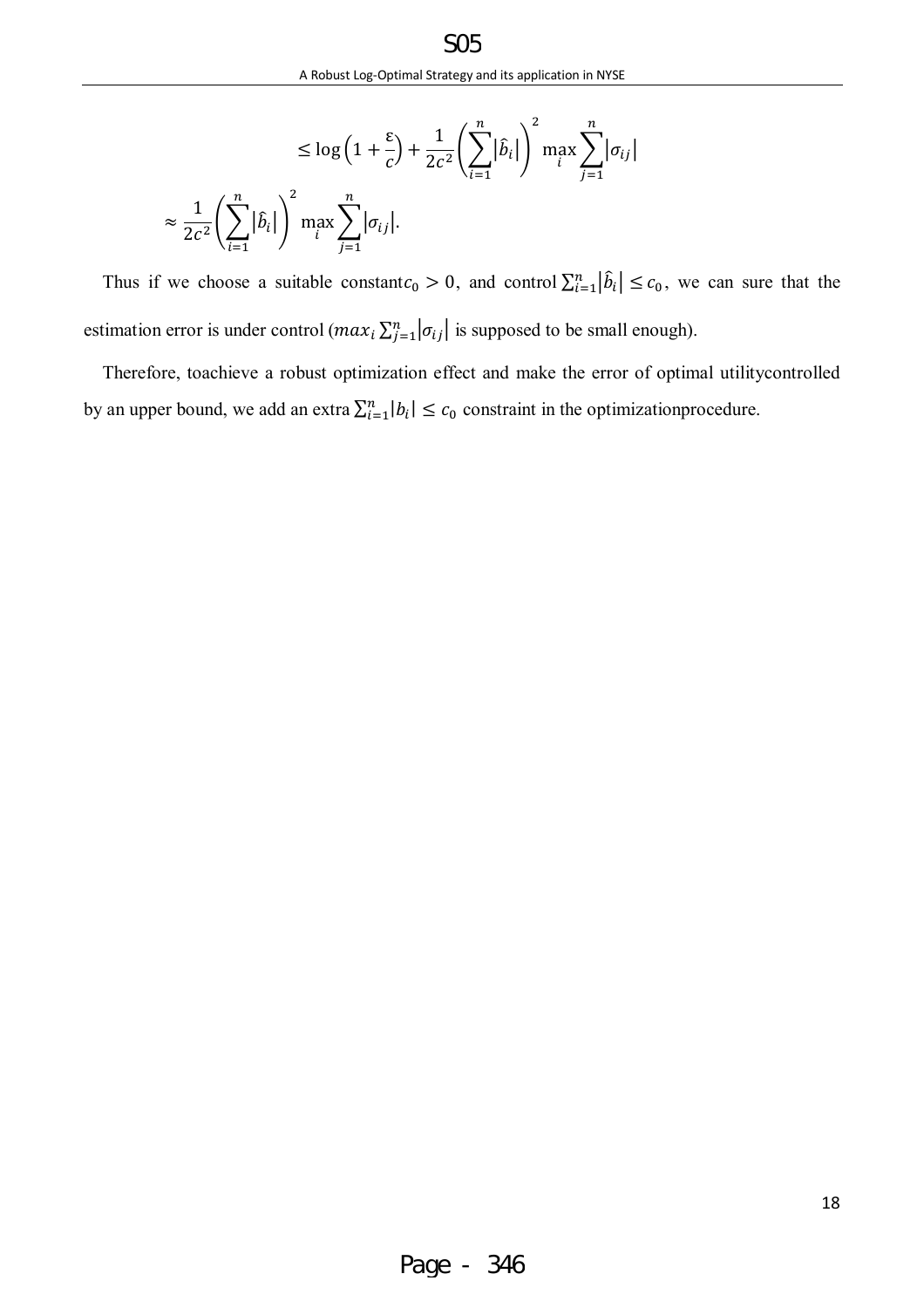# **5 Simulation studies in financial market**

## **5.1 Simulation purpose, assumption and statistics introduction**

#### **Simulation purpose**

In this section, we use NYSEdata to illustrate our strategy. We are going to develop a set of strategies which can search for the mode of stock price, select asset continuously, and achieve the growth of capital from historical stock prices.

#### **Simulation assumption**

We will simplify the influence of transaction cost. The simulation involves the portfolio balance and reselect on a daily basis whose operation corresponds to unknown transaction cost. So we adopt the linear transaction costsmodel  $[2]$  to simplify the unknown transaction cost involved in the simulation.

We also assume a market with a strong fluidity, which means transactions happen according to our needs.

#### **Data introduction**

The data comes from 36 stocks in NYSE(New York Stock Exchange), from  $3<sup>rd</sup>$  June 1962 to  $31<sup>st</sup>$ December 1984 and from 1<sup>st</sup> January 1985 to 31<sup>st</sup> December 2007.

## **5.2 Model**

# **Extracting information from markets with similar backgrounds**

We use the data of stock prices in this simulation, and we predict future stock price referencing similar price mode in the historical data. We denotex  $(i, k)$  as the price ratio of the  $i<sup>th</sup>$  stock on the  $k^{th}$  day.  $X(k)$  is the price ratios on the  $k^{th}$  day.

$$
X(k; l) = \begin{bmatrix} x_{1k} & \cdots & x_{1l} \\ \vdots & \ddots & \vdots \\ x_{pk} & \cdots & x_{pl} \end{bmatrix}
$$
 is the statistics of the price ratio of all stocks from day k to day l, which

can be regarded as  $l - k + 1$  day's market background environment before the  $(k + 1)$ <sup>th</sup> day.

For trading day  $t$ , when we fix its the length of market background, it is possible to find trading day with similar market background in history, whose data is valuable for the prediction of the price of the  $(t + 1)^{th}$  day.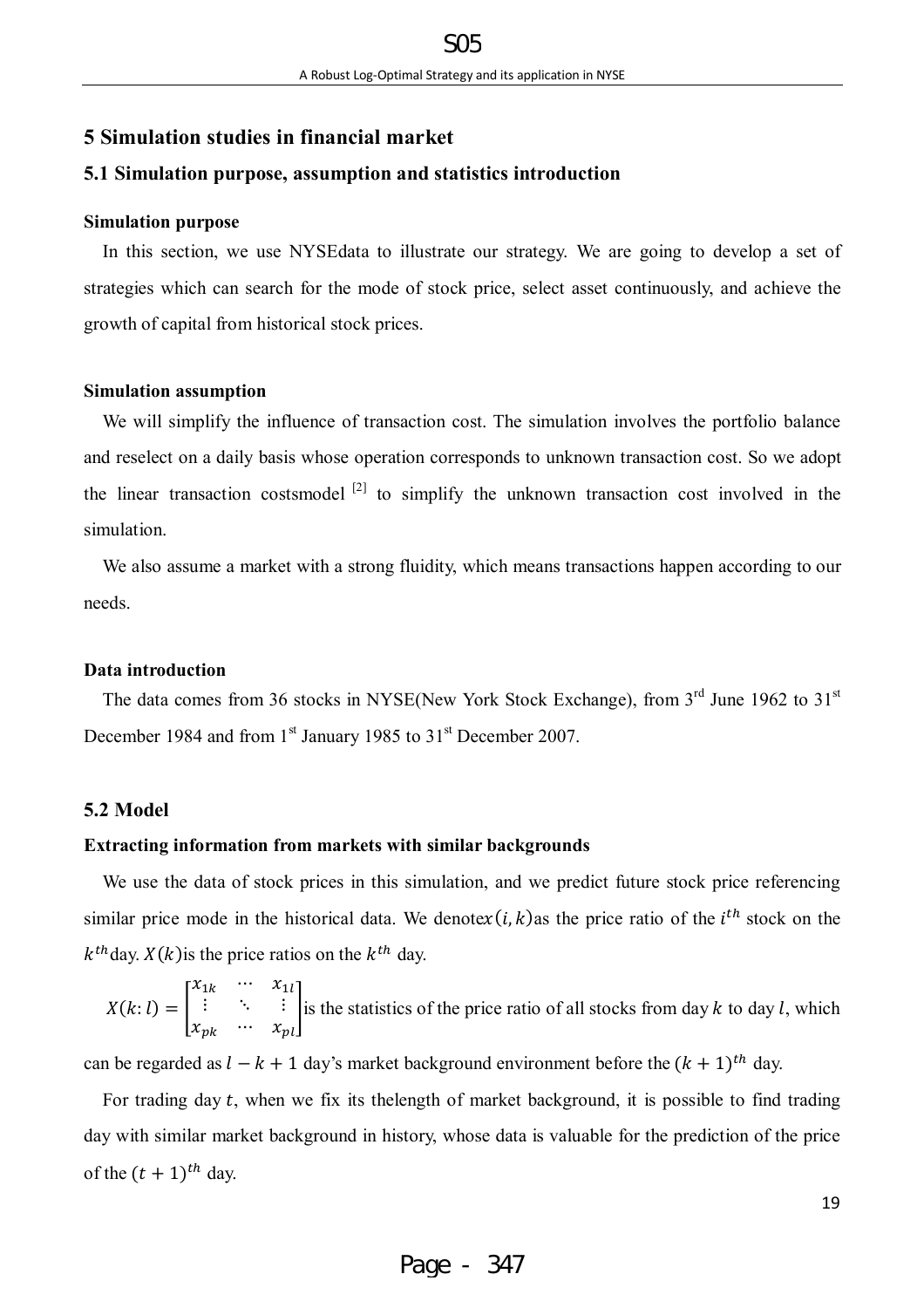## **Define the similarity of market background**

$$
Similar\Big(X(k: l), X(k+m: l+m)\Big) = corr^*\big(X(k: l), X(k+m: l+m)\big),
$$

corr<sup>∗</sup> is the Pearson correlation between the vectorization of the matrixes  $X(k: l)$  and  $X(k + l)$  $m: l + m$ ).

## **Find the trading day with similar market background**

If we set the value of the length of the market background  $n$  and the threshold value of market similarity $\rho$ , we can define the index set of datescorresponding to the trading days with similar market background as:

$$
C(k, n, \rho) = \left\{ n < i < k \middle| \text{Similar}\left(X(i - n : i - 1), X(k - n : k - 1)\right) > \rho \right\}
$$

## **5.3 Allocate the optimization model**

Before selecting asset on the  $(k + 1)^{th}$  trading day, we need to find the set of similar trading days. The empirical cumulative distribution function of the profit ratio on similar trading days serves as the estimation of the profit ratio on the  $(k + 1)$ <sup>th</sup> trading day. The selection of the similar trading day is influenced by the length of the market background  $n$  and the threshold value of market similarity $\rho$ . The most suitable( $n$ ,  $\rho$ )cannot be acquired in advance, and the cross validation is not suitable for this problem due to the nature of time seriesin stocks data. In the meantime, using the whole data set as the training set may cause the problem of over-fitting.

To solve the problems above, and to make asset selection more robust, we consider several( $n, \rho$ ) groups as several "experts". We take all the experts' advice into consideration in the final decision. The method to select "experts" in this passage follows as below: select a  $N$  as the upper bound of  $n$ , and consider all the integers between 2 and N as the values of  $n$ . Select a P as the upper bound of  $\rho$ , extract 10 values equidistantly as the values of  $\rho$ . The selecting N and P is more moderate than selecting( $n$ ,  $\rho$ )group when measuring the influence on the simulation result.

For a single expert(n,  $\rho$ ), the optimal allocation model of the( $k + 1$ )<sup>th</sup> day is:

$$
\mathbf{b}_{k+1}(n,\rho) = \underset{\boldsymbol{b} \in A}{\operatorname{argmax}} \prod_{i \in C(k,n,\rho)} (\boldsymbol{b} \cdot \boldsymbol{X}_i)
$$

Ais the region of possible portfolios. According to the robust results in section 4, we add the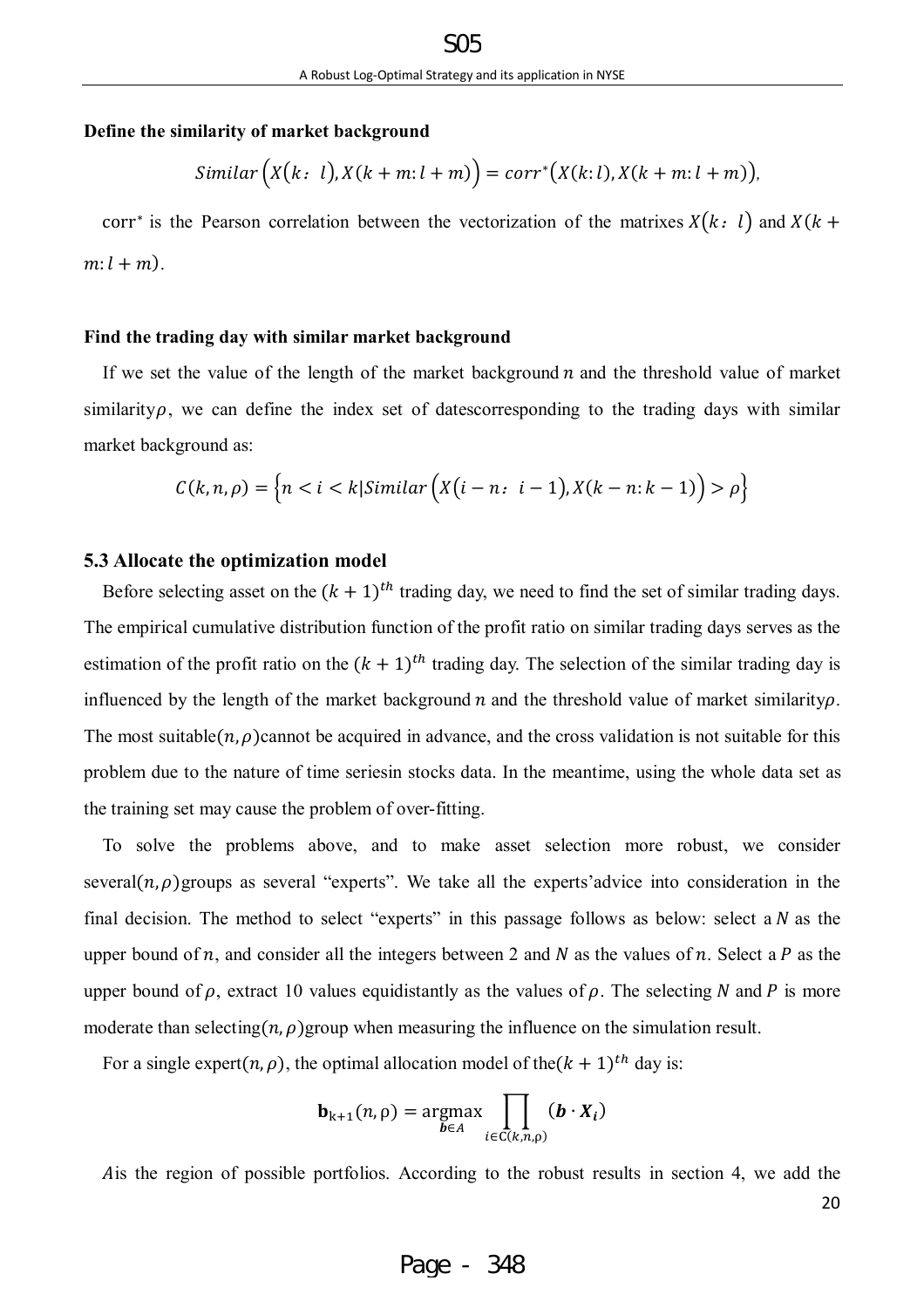constraint of  $L_1$  norm not great than 1 in order to control the estimation deviation's upper bound, which concords with the principle that forbids short sell.The self-adapted dynamic weight combines the experts' advice with each other through the formula below.

$$
\boldsymbol{b}_{k+1} = \frac{\sum_{n,\rho} s(n,\rho) \boldsymbol{b}_{k+1}(n,\rho)}{\sum_{n,\rho} s(n,\rho)} (\ast \ast \ast),
$$

where  $s(n, \rho)$  is the total profit on the trading days in the set  $C(k, n, \rho)$  with the allocation **. The formula(\*\*\*) can be referred to [3].** 

# **5.4 Influence of the transaction cost**

Transaction cost is an important factor of assessing the strategy. We can explore the influence of transaction cost by considering simple transaction cost model in the simulation of the transaction process, but only in the real market can we calculate the accurate transaction cost. This passage adopts the linear transaction costs model. The  $(k + 1)$ <sup>th</sup> day's transaction cost is:

$$
\alpha \cdot \|b_{k+1} - b_k\|_1
$$

When considering the profit, we need to minus the cost with the corresponding ratio. $\alpha$  is an adjustment coefficient. If valued 0, it means that there is no transaction cost; the larger  $\alpha$  is, the more transaction cost will be. This passage explores the result of the strategy with differenta.

# **5.5 Simulation results**

## **Cumulative capital**

We set  $N = 10$ ,  $\rho = 0$ ,  $\alpha = 0$ . After the implementation of the strategy for the NYSE data, the condition of the cumulative growth of capital is showed in Figure 1 and Figure 2.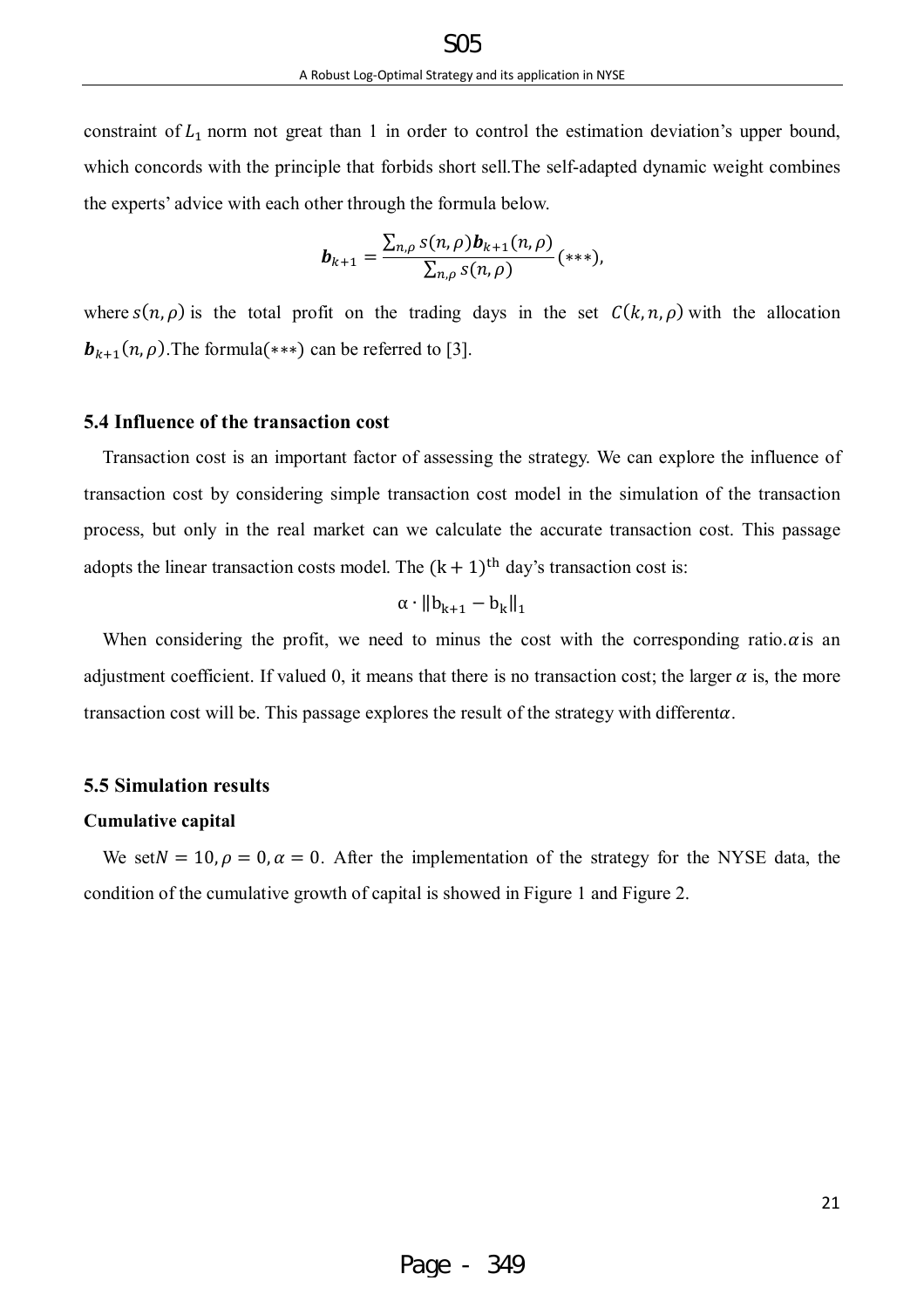

**Fig. 1.NYSE data accumulated asset(3 rd June 1962 to 31st December 1984)**



**Fig. 2.NYSE data accumulated asset(1 st January 1985 to 31st December 2007)**

Figure 1 and Figure 2 indicate that if we don't consider transaction costs, our investment strategy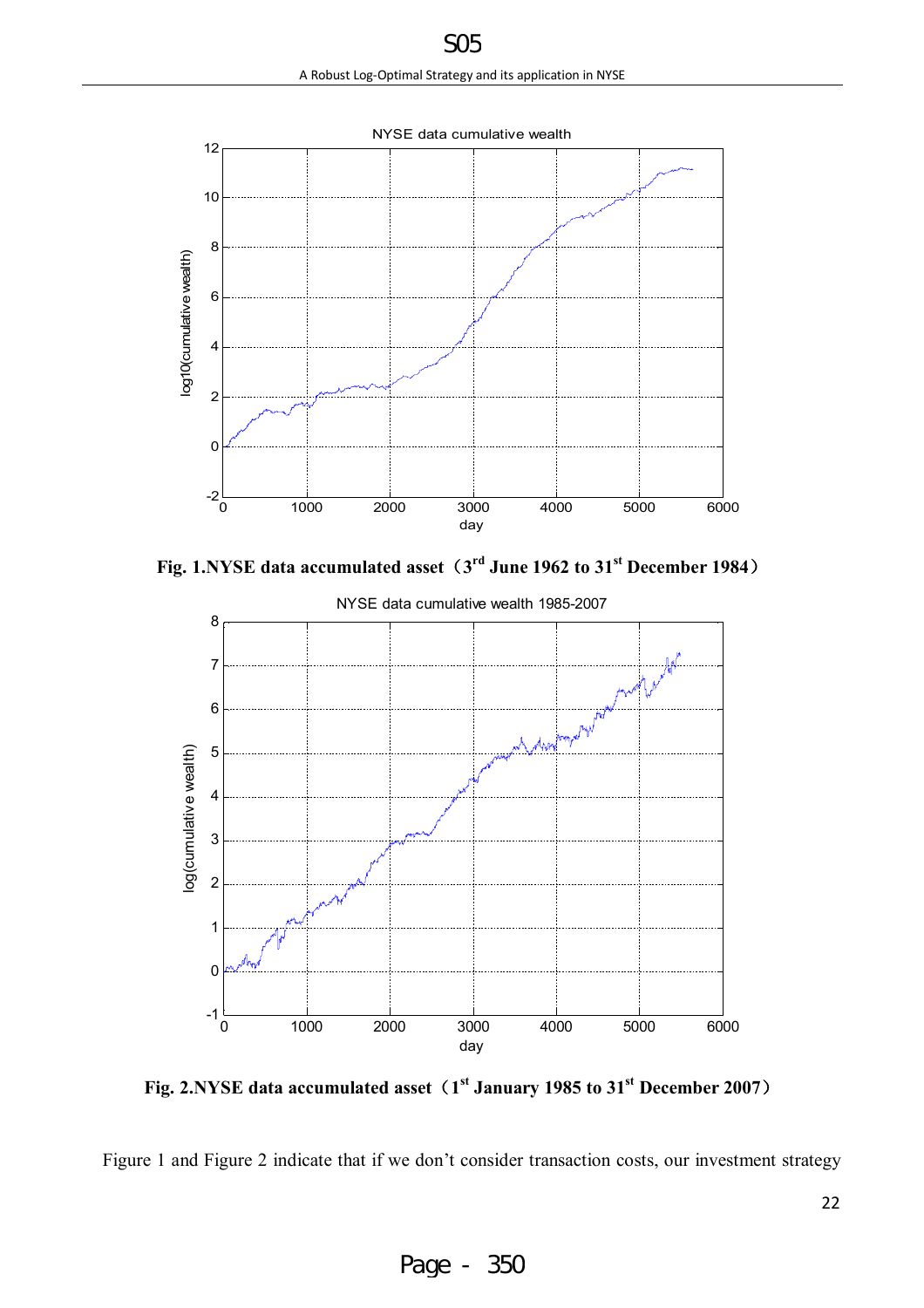makes asset increase robustly at each stage in 2 period of more than 5000 trading days. What's more, its order of magnitude has never decreased sharply. It shows robustness of our strategy. The reason why it has such a satisfactory performance is that the law of large number ensures the stability of the logarithmicrateof return. According to similarity of market background, the prediction accords to market principle. That's why the expectation of the gross wealth can increase.

## **Transaction cost influence**

 In practice, we need to analyze how transaction costs have influence on our cumulative wealth. From linear cost model in section 5.2, we consider deducting ratio of different  $\alpha$  position capital after adjusting asset portfolio. We take the data from  $3<sup>rd</sup>$  June 1962 to  $31<sup>st</sup>$  December 1984as an example here.  $\alpha$ takes the degree of deduction of capital from 0 to 0.01. It corresponds to cumulative wealth inFigure 3.

As Figure 3 shows, we can find that the logarithm of cumulative wealth and  $\alpha$  subject a linear relationship under the linear costs model. It's easy to see that when $\alpha = 0.0045$ , the logarithm of wealth is 0, which means our asset in balance. So when  $\alpha$  isless than 0.0045, cumulative wealth is can increase exponentially as time flies. In American stock market, transaction costs are usually less than 0.001. Thus the robust log-optimal strategy is significance in practice.



**Fig. 3. Transaction cost effect analysis**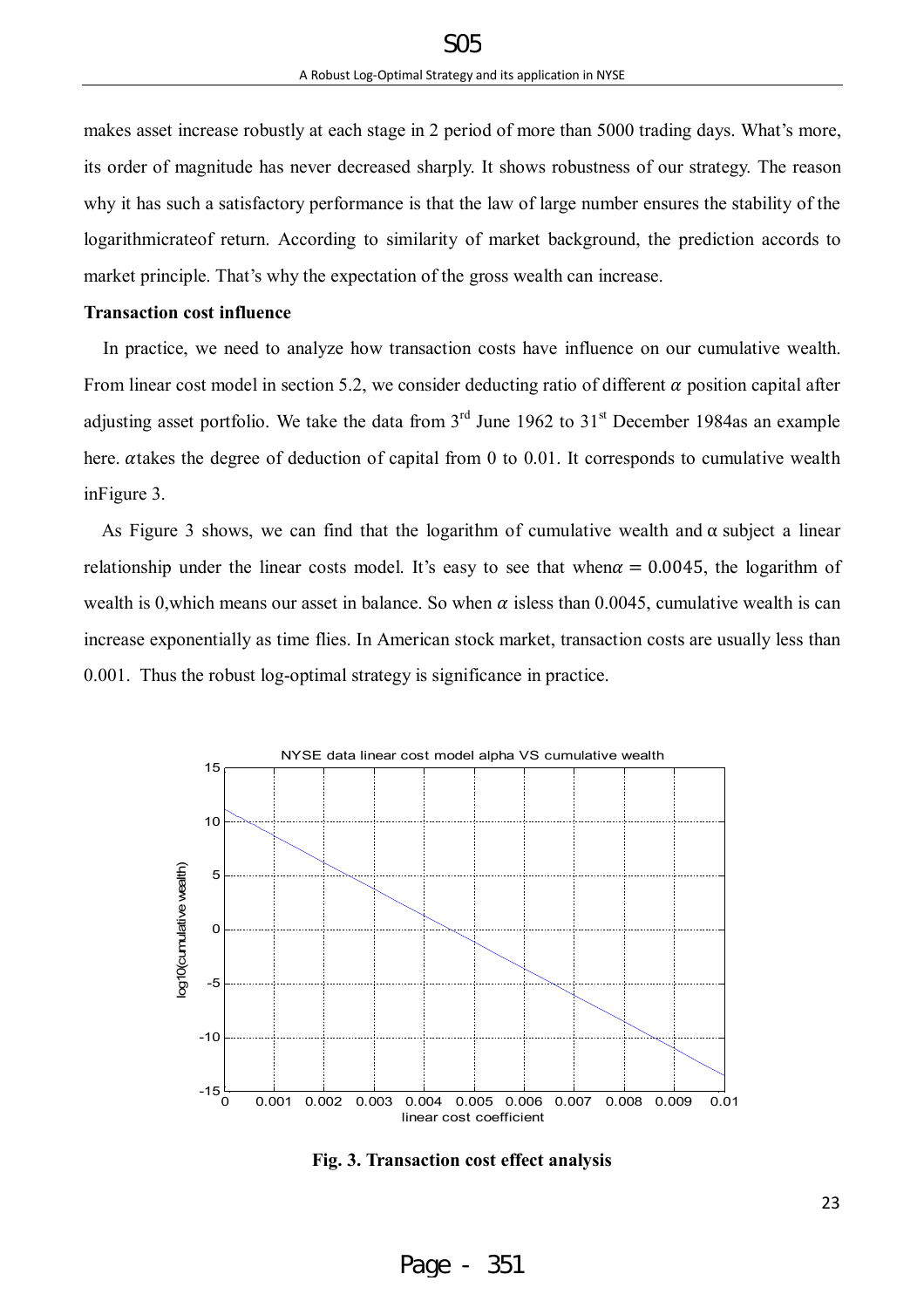# **Parameter sensitivity analysis (date from 3rd June 1962 to 31st December 1984)**

We set largest length of market background as 10 in this paper. To analyze if parameter setting has a sensitive influence on result, we adopt integers range from 0 to 25 and get corresponding ultimately accumulated asset situation in figure 4.

Figure 4 shows that if the length of market window parameter is from 0 to 5, the larger the parameter, the better the result. If it is from 5 to 25, the result remains stable. In practice, we can choose optimal length of market background by the training set. Because of its stability, it can be utilized in the other fields of data mining apart from the stock market.We analyze the sensitivity of parameter  $\rho$  as well. Let  $n=10$  and  $\rho = \{-0.15, -0.05, 0, 0.05, 0.1, 0.15\}$ , and get ultimately different accumulated asset as shown in Figure 5. if  $\rho=0$ , we can get the best effect. If  $\rho<0$ , similar trading days which we extract will have negative effect. So it's normal not to get an optimal result. If  $\rho$  is so large that there is not enough trading days which meet the requirements, we cannot get an optimal result.



**Fig.4. Largest market window length sensitivity analysis**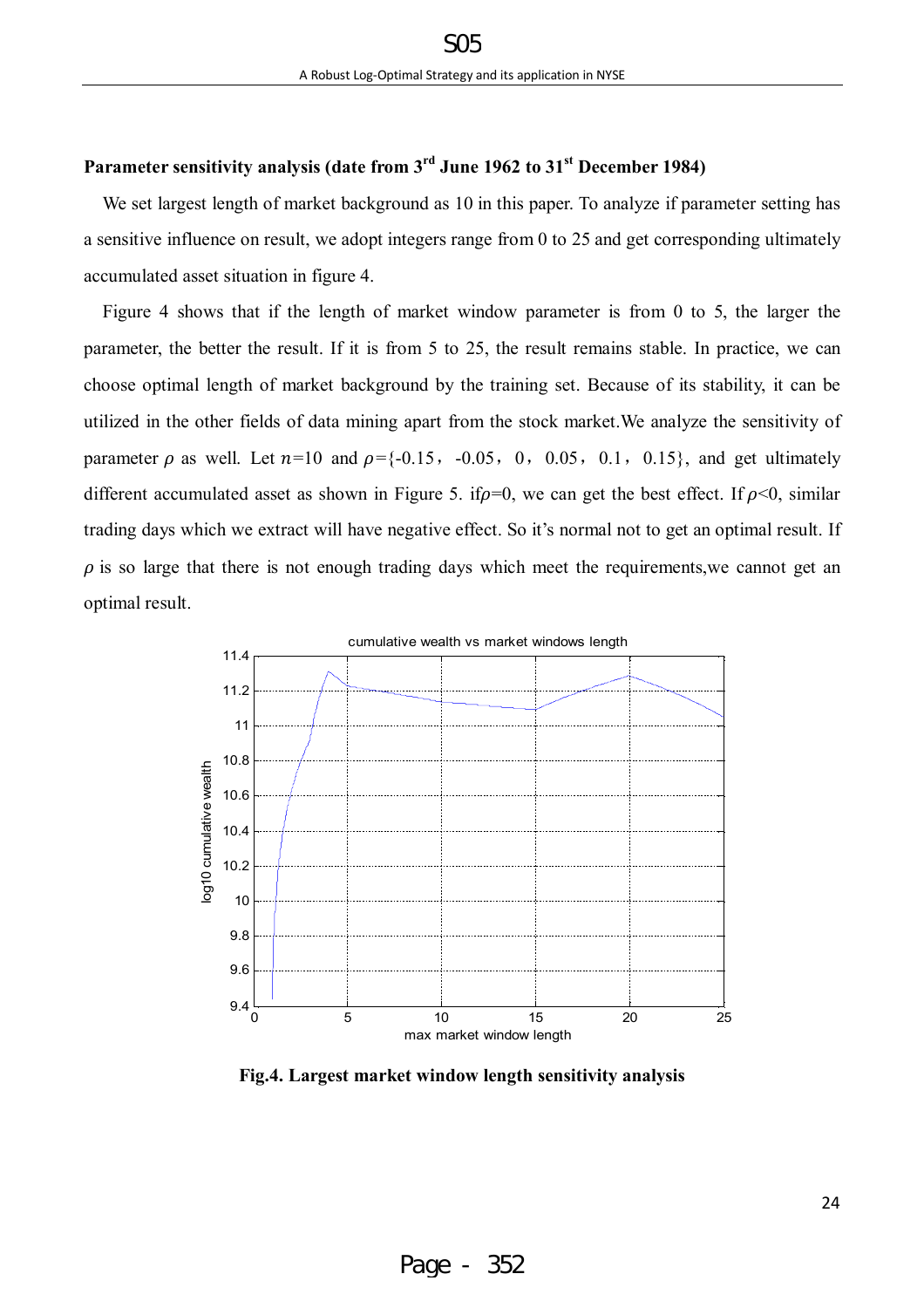

**Fig. 5. Correlated threshold sensitivity analysis** 

# **6. Conclusion**

We develops a new robust log-optimal strategy, many virtues meet in it:

- 1) an extremely explanation in theory: the balance between the logarithmic returnand its squared coefficient ofvariation;
- 2) computationaleffectiveness;
- 3) resistanceto"butterfly effect": the upper bound of the allocation utility deviation can be controlled by the  $l_1$ -norm of asset allocation vector and  $l_{\infty}$ -norm of the bias of variance matrix estimator;
- 4) highperformance in return: application on NYSE data.

This log-optimal strategy is for general cases, we still have many problems under consideration for further exploration. For instance, How to adjust our strategy to special asset class such as bonds, Insurance products,derivatives, foreign currency and etc.? How to select assets in our strategy? How to use information effectively? How to improve the accuracy of the estimations?